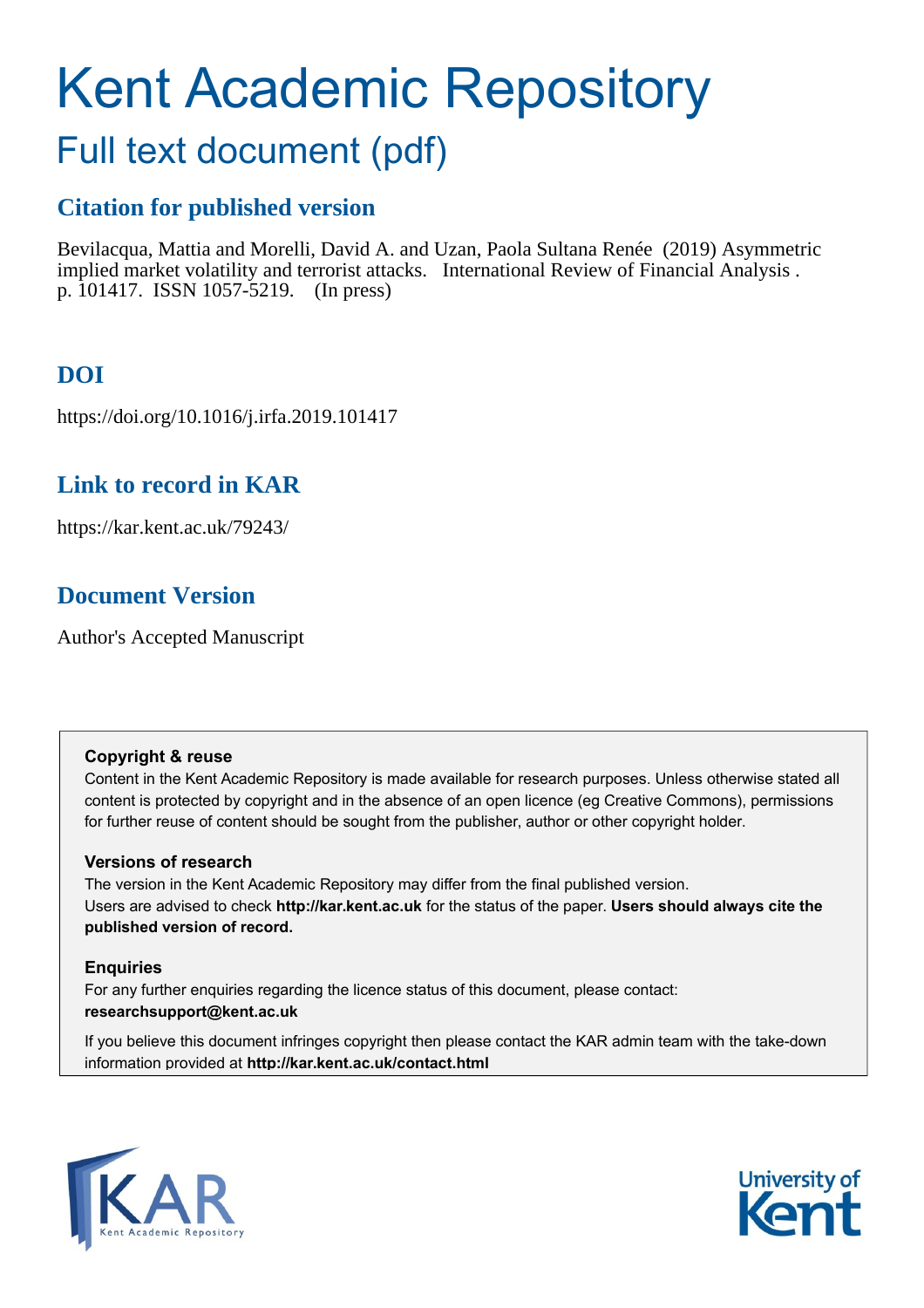## Asymmetric Implied Market Volatility and Terrorist Attacks

Mattia Bevilacqua<sup>1</sup>, David Morelli<sup>2</sup>, and Paola Sultana Renée Uzan<sup>2</sup>

<sup>1</sup>Systemic Risk Centre, London School of Economics <sup>2</sup>Kent Business School, University of Kent

#### Abstract

This paper studies the impact of terrorism on implied volatility in the U.S. financial market via an event study methodology. We decompose the options-based and forward looking VIX index into its negative (VIX<sup> $-$ </sup>) and positive (VIX<sup> $+$ </sup>) components, extracted only from put options and call options, respectively. This decomposition of the VIX index allows us to better investigate the asymmetric impact of terrorist attacks on implied volatility from the puts and calls channels separately. Our study finds evidence of a greater impact of terror detected for the puts channel of VIX , namely VIX<sup>−</sup> . We further show that events that occur within the U.S. appear to impact both VIX and VIX<sup>−</sup> in a similar way, whereas international terrorist attacks show a greater impact on the puts component, VIX<sup>−</sup> . The calls component,  $VIX^+$ , is found to be mainly detached from terrorist attacks.

Keywords: Implied Volatility, Terrorist Attacks, Asymmetric Volatility, Event Study

#### 1 Introduction

With time, acts of terrorism evolve, not only in their sophistication, but also in their target types, lethality and frequency. In the aftermath of the Second World War, terrorism was very much driven by political doctrines with emphasis on military and governmental targets, however, by the end of the 20th century a virulent religious terrorism emerged, battling the globally expansive modernization that was thriving. This transformation also saw a shift to business and civilian targets, a novelty which shocked increasingly developed societies. Then came the unprecedented deadliest religiously motivated act of terrorism in the West, The Twin Towers (9/11), which saw the world as well as financial markets come to a halt, with the closures of the New York Stock Exchange and Nasdaq.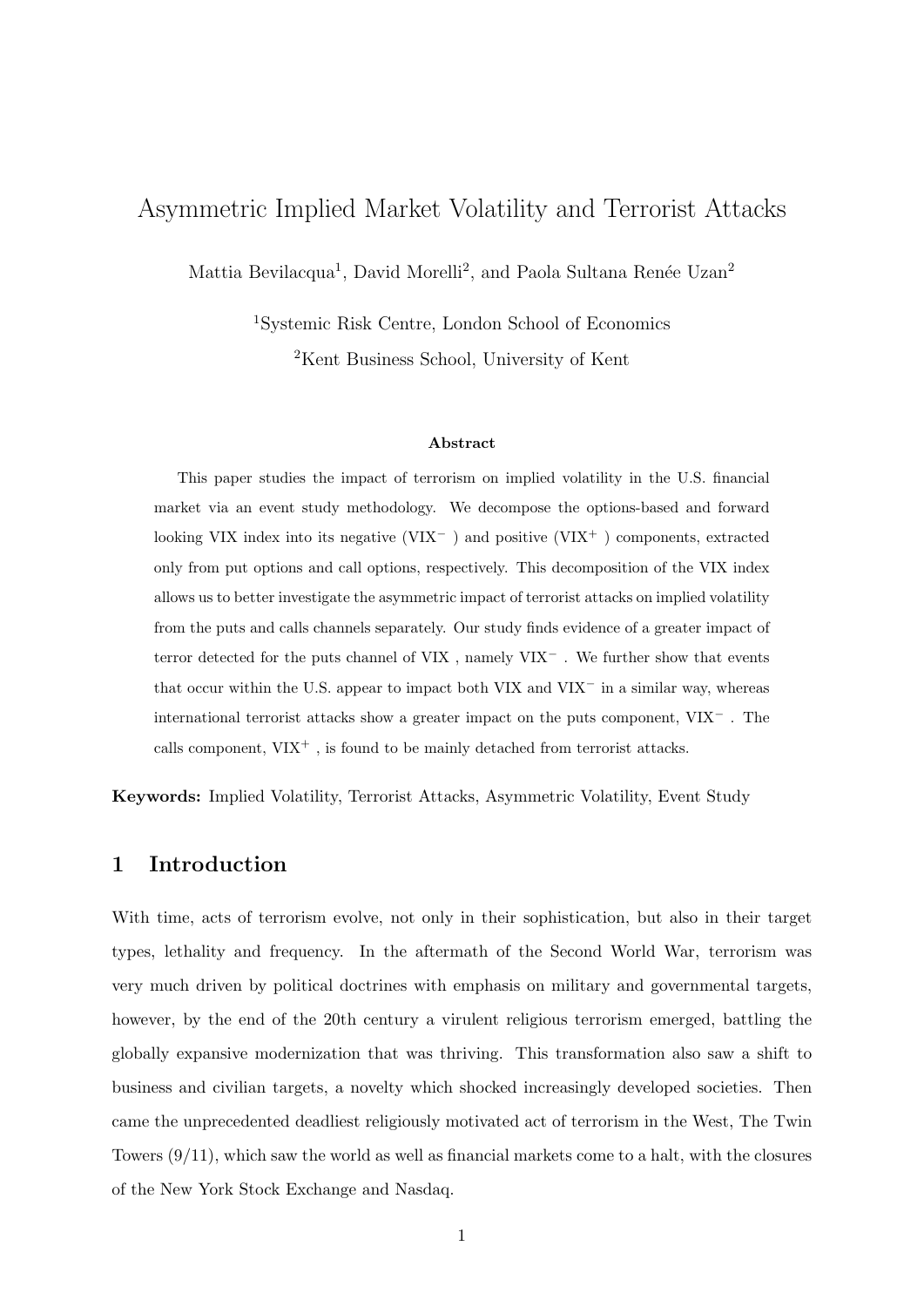



Notes: This graph shows the number of terrorist incidents over time. Source: <https://www.start.umd.edu/gtd/>.

The development of terrorism from a financial perspective has since gained worldwide interest. Understanding the reactions of markets and detecting patterns in their response provides invaluable evidence and insight into so many aspects of finance; from the behavioural and psychological analysis of investors, to the ongoing debates on market efficiency. Most studies have been linking terrorism with stock market indexes as proxies for market reaction (e.g. Abadie and Gardeazabal, 2003; Chen and Siems, 2004; Kollias et al., 2011; Wisniewski, 2016; Narayan et al., 2018; Papakyriakou et al., 2019) or have conducted research linking terrorism and proxies of realized volatility (e.g. Nikkinen et al., 2008; Arin et al., 2008; Essaddam and Karagianis, 2014). However, to date no research has been conducted on the impact of terrorism on the U.S. implied volatility index, the VIX index, well known for being a proxy for investors' sentiment and fear (e.g. Whaley, 2009).

We know today that investor sentiment can be a strong driving force of financial markets. Terrorist attacks have been found to be one of the main causes leading to changes in market sentiment and fear propagation among investors, which in turn will ultimately result in stock market declines (e.g. Burch et al., 2016; Papakyriakou et al., 2019). This may eventually lead to an increase in market volatility. In addition, given that investors are able to disclose in advance their expectations on the future level of the stock market in the U.S. by trading S&P 500 options, the VIX index may consequently be affected through the options market reflecting this information<sup>1</sup>. This paper therefore aims to provide an insight into the way investors react

<sup>&</sup>lt;sup>1</sup>Since 2004 and 2006, the Chicago Board Options Exchange (henceforth CBOE) introduced derivatives on VIX , namely, futures and options respectively, the volume of which have increased dramatically given their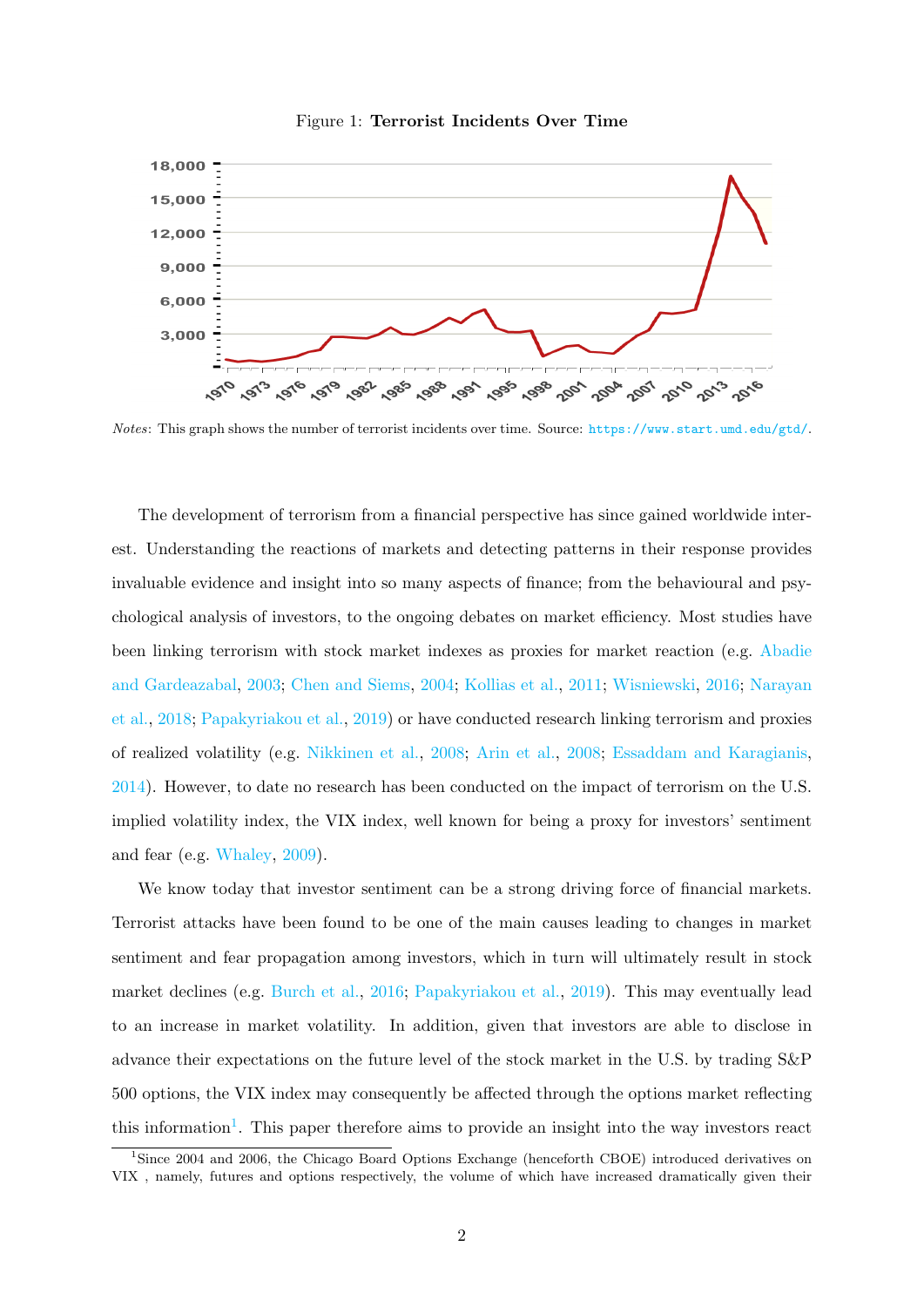to and price these acts of terror by studying the ultimate effects on the VIX index.

Furthermore, we examine the asymmetric effect that terrorist attacks may have on the S&P 500 options underlying the VIX index. Motivated by a vast literature which has begun to decompose volatility measures (see Barndorff-Nielsen et al., 2010; Segal et al., 2015; Fu et al., 2016; Kilic and Shaliastovich, 2018; Bevilacqua et al., 2019), we first decompose the implied volatility index into its positive and negative components, namely, VIX<sup>−</sup> computed by considering only S&P 500 puts, and VIX<sup>+</sup> computed considering only S&P 500 calls. Secondly, we contribute to this growing literature by showing the effect of terrorist attacks on the aggregate and decomposed VIX index by applying an event-study methodology to 17 significant terrorist attacks occurring across a number of developed countries over the past 18 years. Therefore our paper is the first study to, not only link terrorist attacks directly with implied volatility, but also with both its positive and negative components.

By decomposing the implied volatility allows us to determine the main channel, namely put or call options, through which acts of terrorism affect the financial market volatility index. Different volatility components have been found to be related with different economic states (e.g. Segal et al., 2015) and different portfolios of options with contrasting investors' sentiment and beliefs (e.g. Buraschi and Jiltsov, 2006). We believe that changes in investor sentiment and mood generating from terrorist attacks might be reflected asymmetrically in options trading and pricing.

These acts of terror are usually associated with the transmission of negative feelings and fear, increasing anxiety which in turn may affect investors' risk preferences (e.g. Kaplanski and Levy, 2010; Nikkinen and Vähämaa, 2010; Papakyriakou et al., 2019). Translated into options terms, different risk preferences would resolve in separate options trading; the equity index OTM puts play a key role as a shelter against equity market drops (Dennis and Mayhew, 2002; Han, 2008; Bondarenko, 2014), while equity index OTM calls are more commonly associated with optimistic beliefs (Buraschi and Jiltsov, 2006). Thus, we hypothesize that acts of terror should be reflected more on the puts side of the VIX ( $VIX^-$ ). While the effect of terrorist attacks on the aggregate VIX index may be dampened by the positive component  $(VIX^+)$ , thus causing it to be underestimated, by examining the negative component (VIX<sup>−</sup> ) allows us to correctly capture the effect of terrorist attacks on volatility. We further believe that the impact of terrorist attacks on VIX<sup>−</sup> may also be the one that endures the longest in the trading benefits in terms of hedging volatility risk.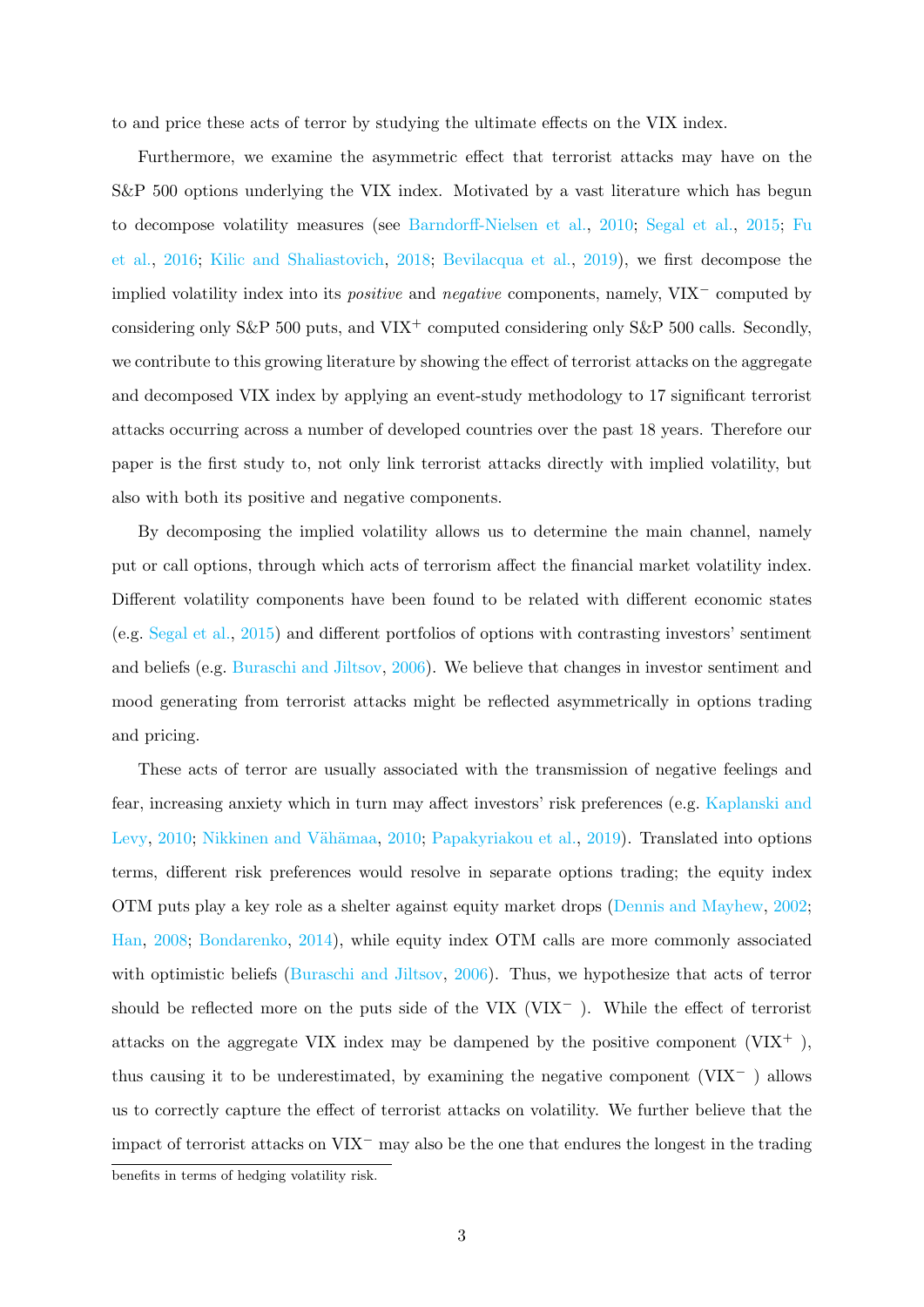days post event.

Through an event-study methodology we observe that, most of the time, VIX and VIX<sup>−</sup> increase significantly on the event day and on the days following, whereas mixed results are found with respect to  $VIX^+$ , which in some cases is even found to decrease. The market resilience to terrorist attacks is also found to be asymmetric between VIX<sup>−</sup> and VIX<sup>+</sup> . Significant peaks in VIX<sup>−</sup> continue to rise for a greater number of trading days following the attack, whereas a reduced effect in time is found for  $VIX$  , and almost no post-event effect is found for  $VIX^+$  . Robustness checks adopting realized volatility measures corroborate our findings.

The remainder of this paper is organized as follows. Section 2 reviews the related literature studying the impact of terror attacks on financial markets drawing the study hypotheses. Section 3 outlines the methodology employed in the paper with regards to both the decomposition of VIX and the event study. The data source and the event selection process are described in section 4. Empirical results are presented in section 5, and section 6 concludes the paper.

#### 2 Related Research and Study Hypotheses

Over the years, the shift in the ideological motivation of terrorism has brought forth a change in the perspective of studies in this field. During the 1990s, the first few studies on the impact of terrorism were carried out in conjunction with the topic of tourism (see  $S\ddot{\text{o}}$  annot al., 1999) and politico-social effects (see Enders et al., 1990; Ginges, 1997). By the early 2000s, the focus of studies shifted to highlighting the negative impact that terrorism has on major economic variables including consumption and exports (see Eckstein and Tsiddon, 2004), and economic growth, as well as on the redirection of economic activity from investment spending towards government spending (see Blomberg et al., 2004). However, the events of 9/11 extended the scope of studies to the implications of terrorist activity on financial markets.

Abadie and Gardeazabal (2003) investigated the impact of the separatist group Basque Fatherland and Freedom (ETA) on stock prices in the Basque Country over the period 1998- 1999. They estimated that as a consequence of two decades of terrorism in that region a loss of 10% of GDP was experienced. Kollias et al. (2011) examined the impact of the Madrid and London bomb attacks on their corresponding stock exchanges, finding similar reactions on the event day, however, different recovery periods subsequently. It has since been shown that stock market downturns during terrorist attacks are due to the uncertainty they cause, driving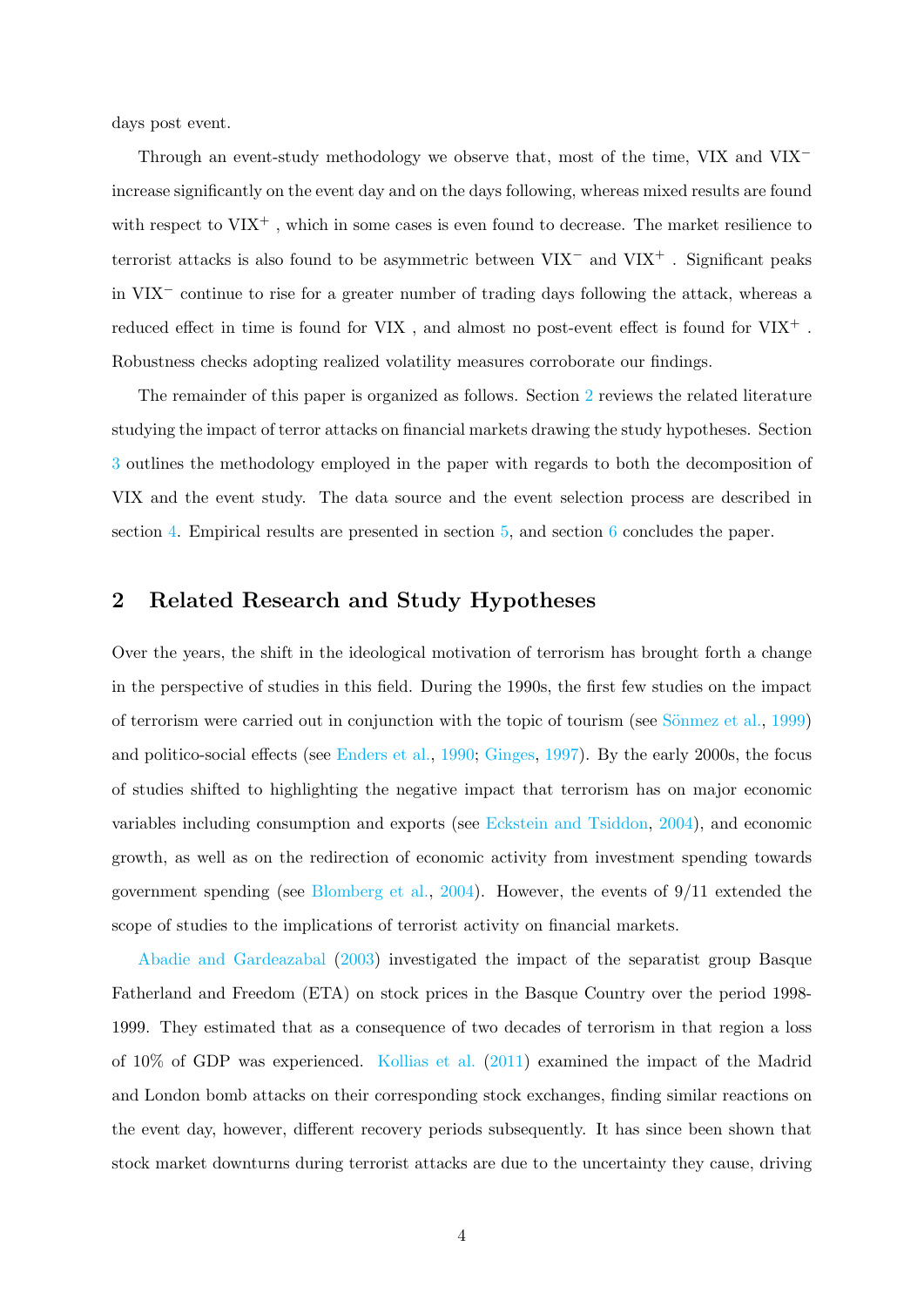investor's attitudes. The significant stock price movements are a direct result of investor's increased conservatism due to the uncertainty present (e.g. Drakos, 2010).

The study of spillovers of the economic consequences of attacks from one nation's market to another has given rise to interesting results regarding the effect of terrorism on trade. By performing a study on the top 63 countries ranked by GDP, Kumar and Liu (2013) found that significant negative impacts are felt by trading partners when a country is the victim of terrorism, leaving non-trading partners completely unaffected. While trade is a channel for growth, it also enables the effects of terrorist attacks to propagate to other economies, intensifying its financial effects.

A country's politics can also influence the extent to which its market is affected by terrorism. Wisniewski (2016) studied the link between politics and its impact on stocks, arguing that while terrorism may at first glance be religiously motivated, religious and political interests can be seen as confounding in terror attacks. Their thorough literature review concluded that while stocks are affected by terrorism, the perception that such events are "one-offs" results in the effects remaining only in the short-term, with markets exhibiting the ability to rebound. A further study by Karolyi and Martell (2010) examining types of political landscapes and their effect on terror attacks on markets, showed that rich democratic countries are prone to a more negative market reaction. Narayan et al. (2018), through a dynamic conditional correlation study on eight OECD countries, were also able to show that the effects of terrorist attacks vary depending on whether the business cycle is in a contractionary or expansionary phase.

In addition, terrorist attacks are usually identified as one of the main causes of fear, shock and negative feelings among investors (e.g. Burch et al., 2016). Investor sentiment is one of the main channels through which these feelings and beliefs transmit to the stock markets (e.g. Papakyriakou et al., 2019). On a more general level, according to Kaplanski and Levy (2010), catastrophic events cause anxiety among investors affecting their investment behavior and risk preferences. While research on the effects of terrorism on historical volatility began emerging in the late 2000s, generally finding that the risk of terror incidents are significant in accounting for stock volatility (e.g. Arin et al., 2008; Nikkinen et al., 2008; Gulley and Sultan, 2009; Essaddam and Karagianis, 2014), there are currently no studies on the impact of terrorist attacks on implied volatility, even though the options channel has for some time been recognized as one of the main candidates for the transmission of investors sentiment and fear to the stock market.

In fact, changes in investor sentiment generating from terrorist attacks might be reflected in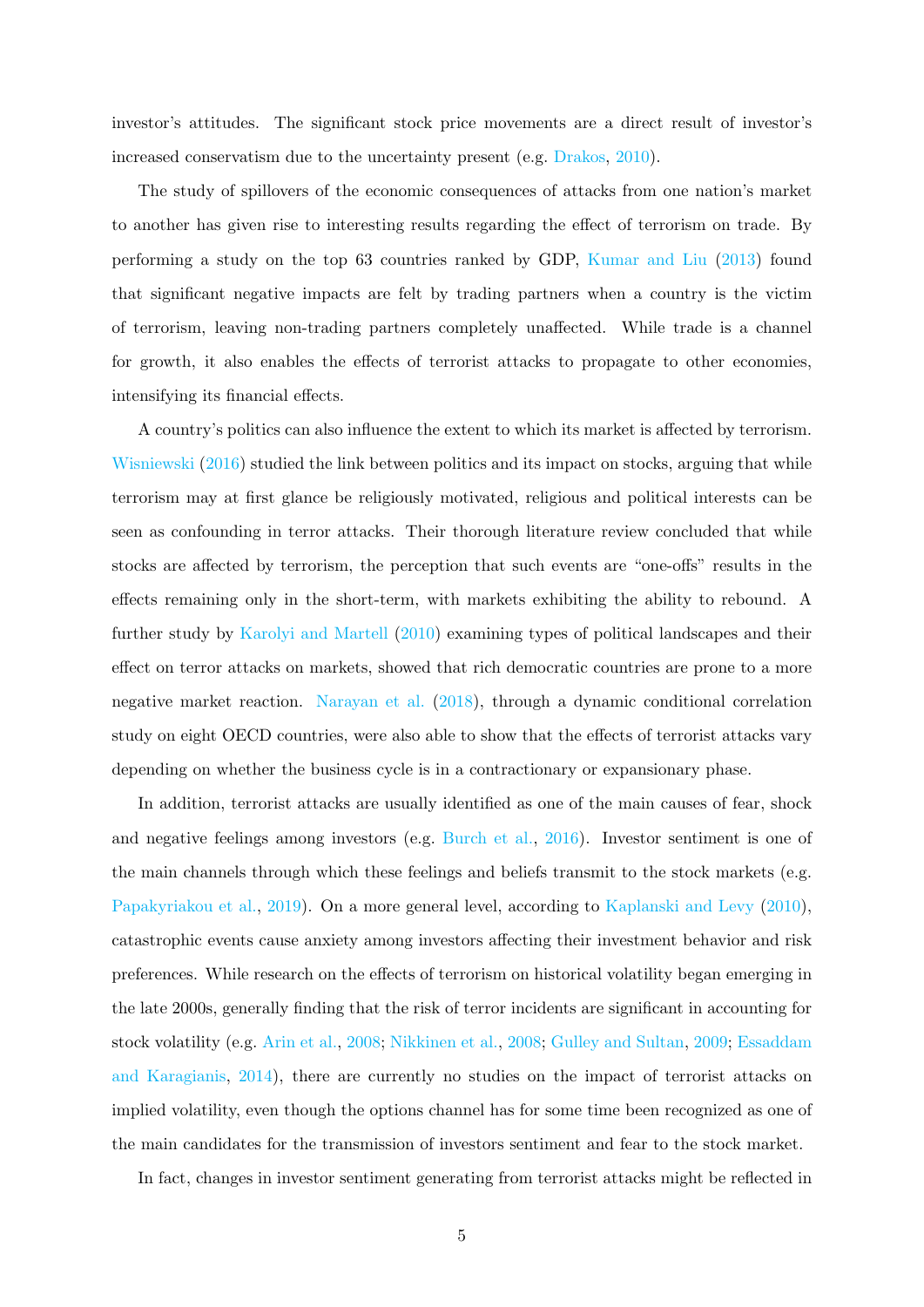options trading and pricing as well as on the options underlying assets (e.g. Kaplanski and Levy, 2010; Nikkinen and Vähämaa, 2010; Papakyriakou et al., 2019). For instance, Nikkinen and Vähämaa (2010) found that terrorism had a strong adverse impact on stock market sentiment causing a downward shift in the expected value of the FTSE 100 index, leading to a significant increase in stock market uncertainty and to a more negatively skewed probability density function implied by option prices in the immediate aftermath of terrorist acts. Interestingly, with relation to the 9/11 terrorist attack, Poteshman (2006) detected an unusually high level of puts buying leading up to the event, a finding consistent with the widespread speculation post 9/11 that the terrorists, or their associates, traded ahead in the option market in anticipation, based on foreknowledge of the attacks.

According to Chesney et al. (2011), from an economic standpoint, terrorism is associated with negative effects such as a reduction of a country's resources, increased financial costs, and increased financial instability. It might also adversely affect a foreign company's investment (see Bekaert et al., 2014). Terrorist attacks are likely to cause financial stocks to decline in value reflecting negative investors' sentiment and fear surrounding the future (see Karolyi and Martell, 2010; Goel et al., 2017). Recognizing this thereby provides a normal backdrop for an increase in insurance demand. In the options market this is well known to be related to put options, where index OTM puts are traded for hedging purposes as insurance assets against equity market drops (see Bollen and Whaley, 2004; Han, 2008; Bondarenko, 2014). Therefore, a reasonable hypothesis may be as follows:

**Hypothesis 1:** The negative component of the VIX index, namely VIX<sup> $-$ , is the one thatmay be more affected by terrorist attacks due to the fear and negative beliefs of investors reflected in puts trading.

Furthermore we are also interested in the duration of the terrorist attacks impact on the options market, thus on the implied volatility. For instance, in relation to changes in the sensitivity of markets to terror incidents, Chen and Siems (2004) found that the U.S. markets have become significantly more resilient, namely in terms of the magnitude of their reaction and recovery rate. They attribute this to the provision of liquidity by the financial sector to stabilise markets. Ilalan (2017), built upon this through a more contemporary case study on France, Belgium and Turkey, putting forward a different explanation for the reduced sensitivity of stock markets to terrorism, suggesting that in countries where attacks are so frequent their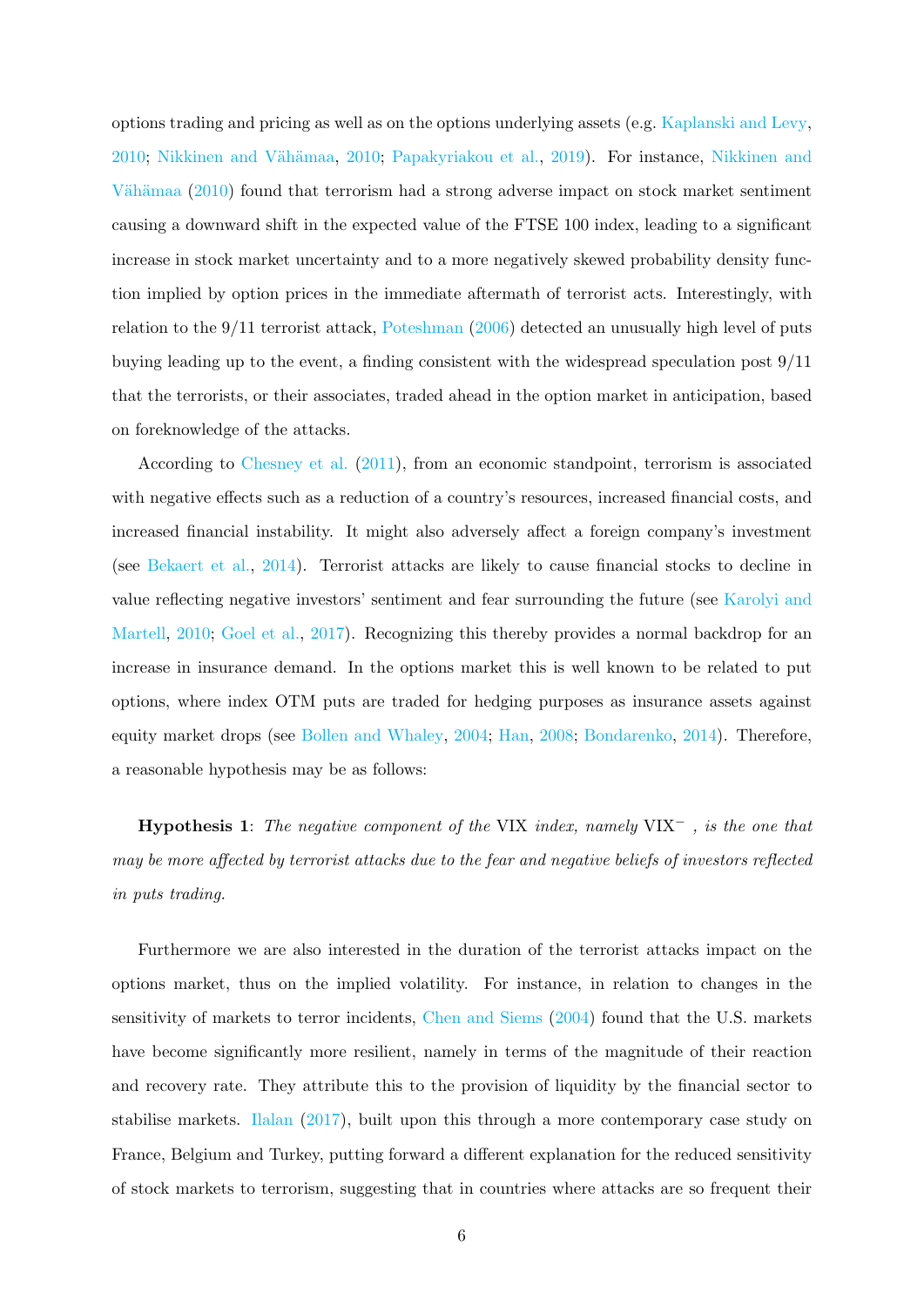"element of surprise" is less significant, the reaction of stock markets become negligible.

According to Karolyi and Martell (2010), quantifying the long-term economic impact of a given terrorist attack is not trivial. For instance, Becker et al. (2004) suggested that it may persist for some time in the psychological fear of terrorism, which in turn can affect economic behavior. Eldor and Melnick (2004) stated that the financial markets have not become desensitized to terror. Goel et al. (2017) stated that the role of electronic media amplifies the psychological impact of terrorist attacks, spreading outrage and anger more widely across countries. They questioned whether a possible desensitization of the public to terrorist attacks might be attributed to the rise in the number of terrorist incidents and excessive media coverage of these events, believing this to indeed be the case.

However, there exist discrepancies as to the length of time before which markets recover. The markets in developing countries appear to require much more time (e.g. Mnasri and Nechi, 2016), while European countries seem less affected. Kaplanski and Levy (2010) generally found that price reversals occur no more than 2 days after the terrorist event date in countries with stable economies. Therefore, one may conclude that the existing discrepancies are a mere result of regional specificities of the studies in question. Contrastingly, in the long-run markets appear to efficiently dampen the impacts of terrorism (see Barry Johnston and Nedelescu, 2006).

Conversely, with regards to financial market volatility, the picture appears to be even more blurred. Gulley and Sultan (2009) found that while volatility is indeed affected in some countries, such as Canada and Japan, on the whole markets seem robust and bounce back fairly quickly even from extremely fatal events of the likes of 9/11. Many later studies however tend to disagree with the claim of such resiliency in markets. Through the examination of the response of 53 markets to 9/11, Nikkinen et al. (2008) found that all regions experienced a significant increased volatility. Arin et al. (2008) performed a multi-country time-series analysis of the effect of terrorism on stock returns, interestingly pointing out that some countries, the U.K. included, appear less sensitive in terms of variance, though statistical significance of causality effects was found across all the sampled countries. Essaddam and Karagianis (2014) showed that the volatility of the stocks of some American firms tends to be abnormal on the terror event day, and remains so for approximately fifteen days subsequent.

Papakyriakou et al. (2019) affirmed that the extent of the stock market's reaction depends on how investors value terrorism-related information, and how investor sentiment changes after the attacks. This depends also on the post-event changes in the specific market, the effect on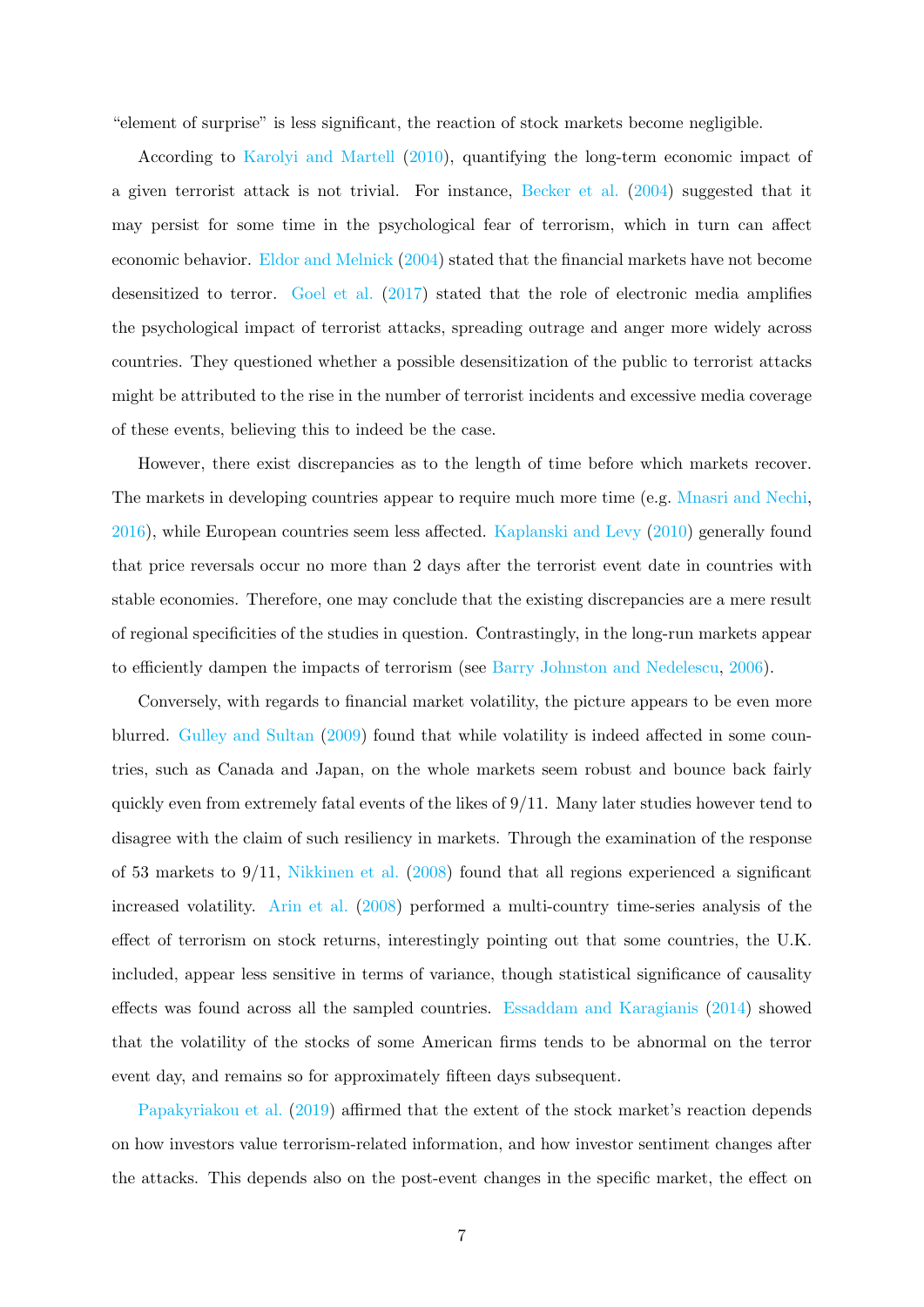investors' sentiment and on risk preference. Drakos (2010) showed that the psychosocial impact of terrorist attacks may amplify their negative effects, and Becker et al. (2004) suggested that it may persist for some time and affect economic behavior.

Hence, in our paper, we are able to investigate whether or not by failing to account properly for changes in investors sentiment and risk preferences might be conveyed more strongly through the puts channel. Taking account of only aggregate volatility, as is the case with previous studies, might results in an underestimation of the effect that the event had on investor sentiment and fear. Especially during negative times and in response to such events, the impact of the psychological effect will be transmitted into put options trading for hedging purposes (Bollen and Whaley, 2004; Bondarenko, 2014), which in turn inflates the negative volatility component (VIX<sup>−</sup> ), possibly creating an asymmetric effect. Thus our second hypothesis is as follows:

Hypothesis 2: The effect of terrorist attacks lasts longer in the puts-based VIX<sup>−</sup> , compared to VIX and VIX<sup>+</sup>, with possibly higher volatility increases post-event.

#### 3 Methodology

#### 3.1 Computation and Decomposition of Implied Volatility

The measure of implied volatility, the VIX index, is computed in this section following the CBOE (2009) methodology and notation. The VIX index is computed model-free from a set of out of the money (OTM) S&P 500 options and is an interpolation between the near and far term option maturities for each day in which it is calculated. It is, thus, a forward-looking volatility measure based upon changes over the next 30 days in the S&P 500 options price (both calls and puts). The implied variance is calculated as follows:

$$
\sigma_{VIX_j}^2 = \frac{2}{T} \sum_{i=1}^n \frac{\Delta K_i}{K_i^2} e^{rT} Q_t(K_i) - \frac{1}{T} \left[ \frac{F_t}{K_0} - 1 \right]^2 \tag{1}
$$

where  $i = 1, \ldots, n$  being the options strike price that is available on that specific date, T represents the expiration date,  $j$  is either (1) or (2), signifying the near or far term, respectively.  $K_0$ , the reference price, is the first exercise price less or equal to the forward level  $F_t$  ( $K_0 \leq F_t$ ) and  $K_i$  is the strike price of i - OTM option, where if  $K_i > K_0$  the option will be a call option, if  $K_i < K_0$  a put option, and if  $K_i = K_0$  it will be the average between call and put options.  $F_t$  is the S&P 500 forward price which is calculated from the Put-Call parity as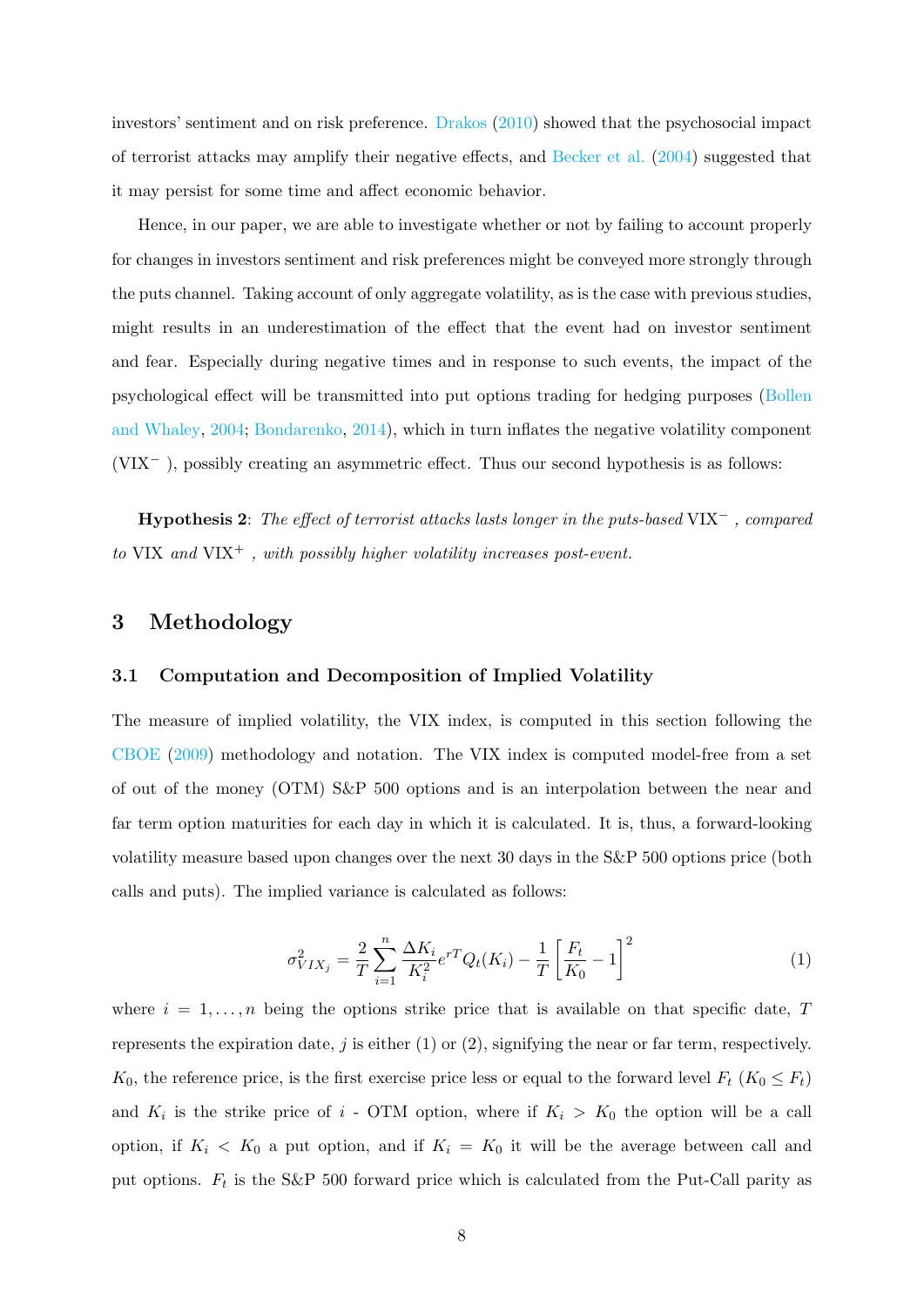$F_t = e^{rT} [c(K,T) - p(K,T)] + K.$ 

The risk free rate with expiration T is given by r, and  $\Delta(K_i)$  is the sum of the two closest strike prices to the exercise price  $K_0$  divided by two. The implied variance in Equation (1) is built on the variance swap approximation shown by equation (2):

$$
\sum_{i=1}^{n} \frac{\Delta K_i}{K_i^2} e^{rT} Q_t(K_i)
$$
\n<sup>(2)</sup>

where  $Q_t(K_i)$  represents a European call or put option price with a strike price respectively above or below  $K_0$ , the first strike price below  $F_0$ . In circumstances where  $K_i = K_0$ , the  $Q_t(K_i)$ is the average between an at the money (ATM) call and an ATM put, relative to that strike price. So as to calculate the expected variance, an adjustment term is added to the expression in (2) to convert in the money (ITM) calls to OTM puts:  $\frac{1}{T} \left[ \frac{F_0}{K_0} \right]$  $\left(\frac{F_0}{K_0}-1\right)^2$ . See CBOE (2009) for further details on the VIX methodology.

The calculation of the VIX index is through the interpolation of the near and the far term variance,  $\sigma_{VIX_1}^2(T_1)$  and  $\sigma_{VIX_2}^2(T_2)$ . These are the closest expirations to a 30 days average target in which monthly or weekly S&P 500 options are traded. The purpose of the VIX calculation is to better track the 30-days implied volatility in the equity market<sup>2</sup>. The VIX index always reflects an interpolation of two points along the S&P 500 volatility term structure, and it is calculated eventually through equation (1) as follows:

$$
VIX_t = 100\sqrt{\frac{365}{30} \left[ T_1 \sigma_{VIX_1}^2 \frac{N_2 - 30}{N_2 - N_1} + T_2 \sigma_{VIX_2}^2 \frac{30 - N_1}{N_2 - N_1} \right]}
$$
(3)

We then follow the methodology of Bevilacqua et al. (2019) so as to compute both positive and negative components of VIX . More specifically, the following filters are applied on the  $K_i$  term in equation (1): for VIX<sup>+</sup> only S&P 500 call options are considered when  $K_i \ge K_0$ , and for VIX<sup>-</sup> only put options are considered when  $K_i \leq K_0$ . The first options sub-sample with strike prices above the reference price is defined as  $K_i^+$  and the sub-sample below the reference price as  $K_i^-$ . The near and far term positive and negative variances are obtained by substituting  $K_i$ in equation (1) with both  $K_i^+$  and  $K_i^-$ , respectively:

 $2<sup>2</sup>$ In cases where the first month is not available or there are less than 3 days left for its expiration, the selected month is rolled onto the next expiration (third month), the reason for this is that if it was shorter the impact of volatility and volume can misdirect the calculation.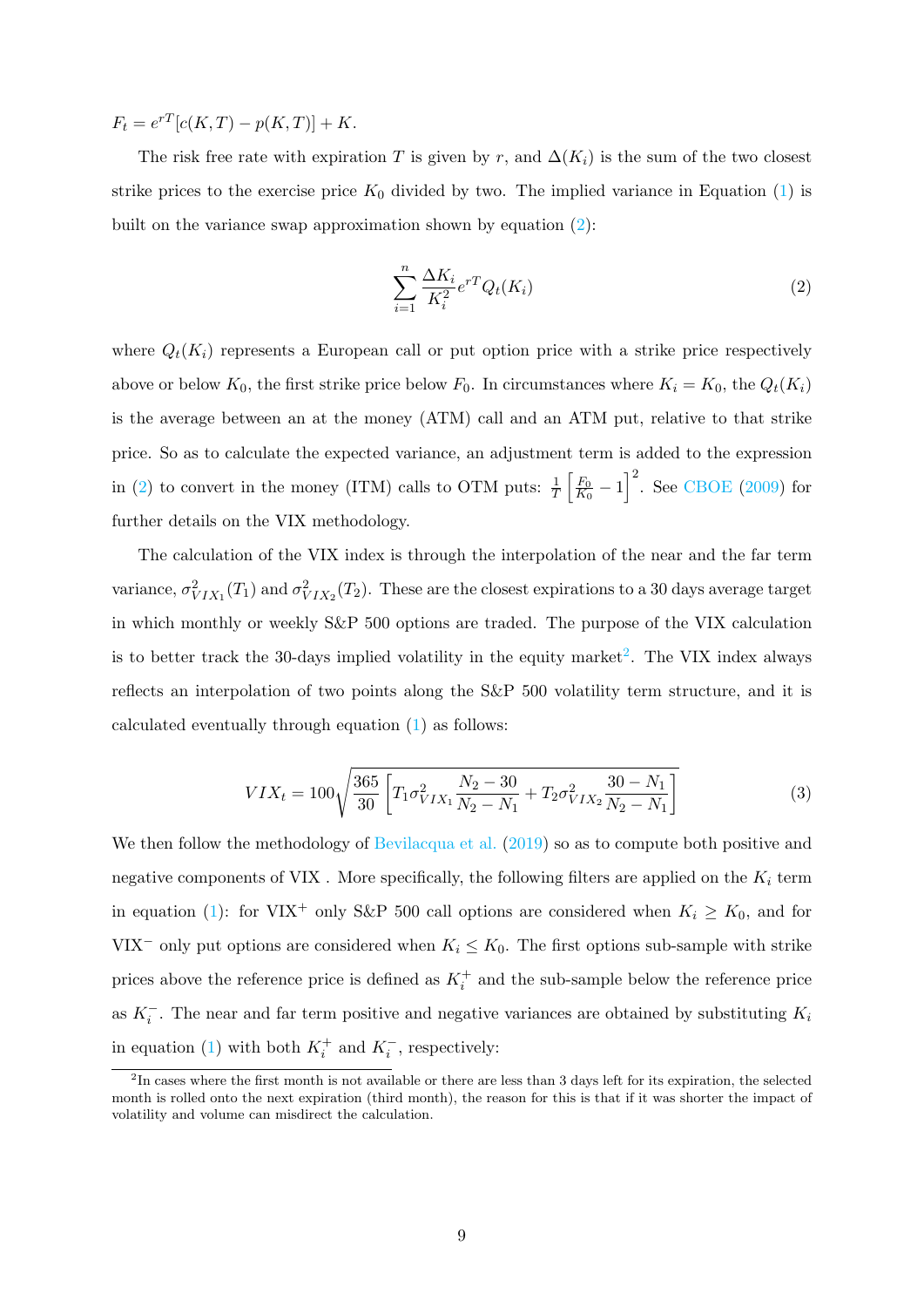$$
\sigma_{VIX_t^j}^2 = \frac{2}{T} \sum_{i=1}^n \frac{\Delta K_i^j}{(K_i^j)^2} e^{rT} Q_t(K_i^j) - \frac{1}{T} \left[ \frac{F_t}{K_0} - 1 \right]^2 \quad with \quad j = + \quad or \quad -.
$$
 (4)

As a result, the implied volatility components  $VIX^+$  and  $VIX^-$  are given as follows:

$$
VIX_t^+ = 100\sqrt{\frac{365}{30} \left[ T_1 \sigma_{VIX_1^+}^2 \frac{N_2 - 30}{N_2 - N_1} + T_2 \sigma_{VIX_2^+}^2 \frac{30 - N_1}{N_2 - N_1} \right]}
$$
(5)

$$
VIX_t^- = 100\sqrt{\frac{365}{30} \left[ T_1 \sigma_{VIX_1^-}^2 \frac{N_2 - 30}{N_2 - N_1} + T_2 \sigma_{VIX_2^-}^2 \frac{30 - N_1}{N_2 - N_1} \right]}
$$
(6)

By extracting volatility solely from calls provides a proxy for *positive* implied volatility, whereas by extracting volatility solely from puts provides a proxy for *negative* implied volatility.

Other recent papers have extracted and decomposed implied variance from the options market in a similar way (e.g. Kilic and Shaliastovich, 2018; Feunou et al., 2017). They consider variance measures rather than volatility. In this paper we focus on the implied volatility measures, a direct proxy for both call and put options portfolios (see Bakshi et al.,  $2003$ )<sup>3</sup>.

#### 3.2 Event Study Methodology

An event study methodology is employed to assess every selected event's ability to cause abnormal returns (ARs) in the VIX indexes. Few papers have performed event studies explicitly observing the abnormal changes in volatility and not returns of assets or indexes referring to volatility changes as abnormal volatility (see Białkowski et al., 2008; Essaddam and Karagianis, 2014). These studies have specifically researched changes in volatility of returns. This is not the case in our paper. In terms of VIX , returns refer to the daily return of VIX considered as an asset, or alternatively can be seen as changes in daily implied volatility. Hence our research focuses on an index which is based on volatility, but not on the volatility of the index itself. Therefore, following the likes of other papers which have used indices as a proxy for markets (see Nikkinen and Vähämaa, 2010; Kollias et al., 2011; Chesney et al., 2011), we refer to our abnormal changes as abnormal returns (ARs).

ARs can be described as the difference between actual ex-post returns and expected returns, where expected returns are based on a predefined window of days before an event date. It

<sup>&</sup>lt;sup>3</sup>The relationship algebraically is  $(VIX)^2 \approx (VIX^+)^2 + (VIX^-)^2$  and therefore, after taking the square root for the volatility based measures, it will result in  $V I X \neq V I X^+ + V I X^-$  given the nonlinear scale introduced by the square root.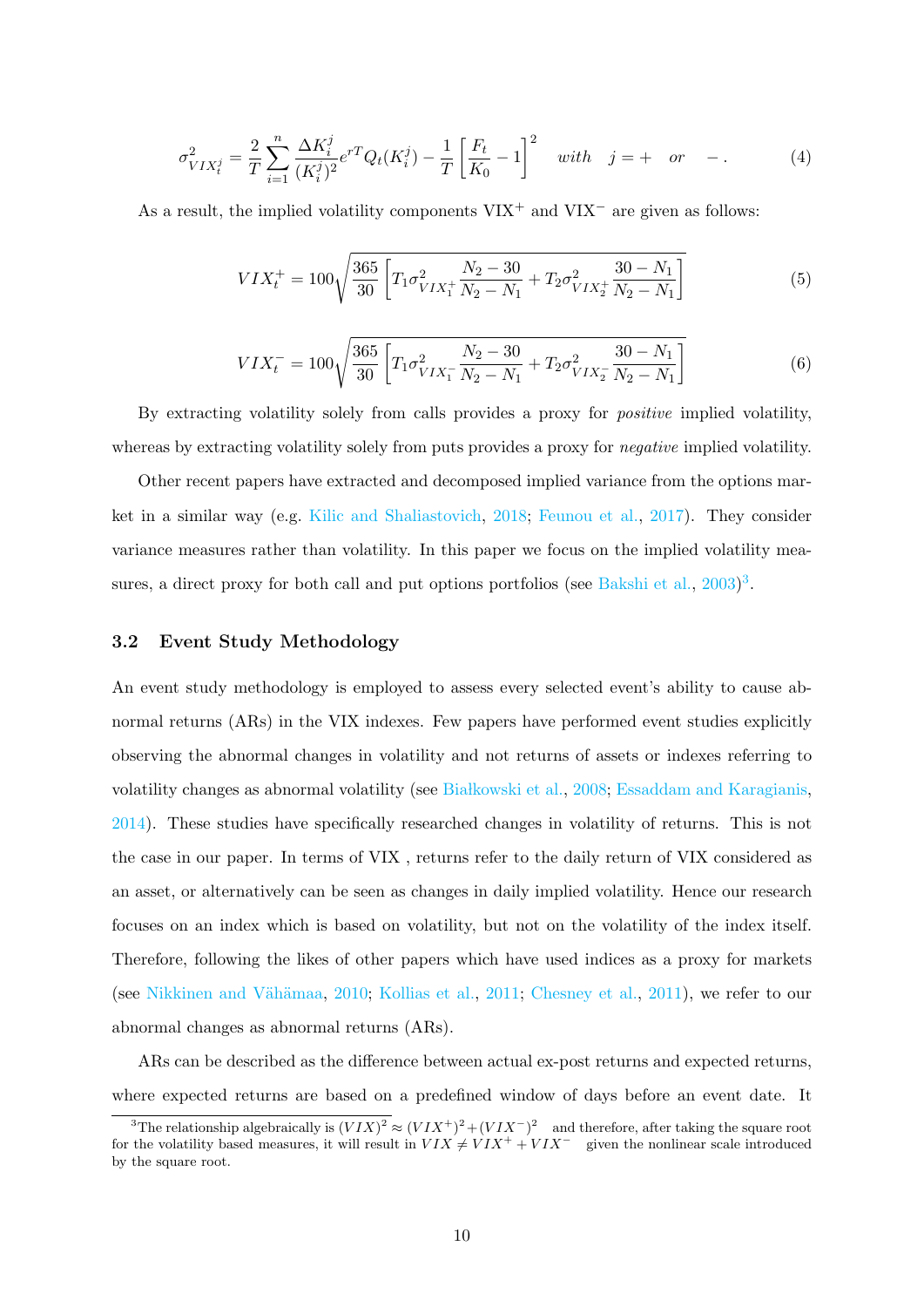follows that when  $AR = 0$ , actual ex-post returns are in line with expectations pre-event, and consequently no abnormality has ensued from the event being studied. This methodology enables the examination of the magnitude of positive and negative abnormal changes reflected through the direct assessment of the reaction of many market participants.

Since VIX represents changes in daily implied volatility, positive ARs point towards a heightened volatility in markets (where actual ex-post returns are greater than expected returns), and conversely negative ARs signify a drop in market volatility (where actual ex-post returns are smaller than expected returns). Following this context, we expect to see positive ARs after negative shocks of the likes of terrorist attacks.

Event studies are based upon the assumption of semi-strong efficiency in markets, implying that new information is immediately absorbed and reflected in market prices. Therefore, changes in the market can be accredited to the events which resulted in the announcement of the news in question. The framework for conducting an event study, specifically for this paper, is broken down into a series of steps outlined in the next subsections.

#### 3.2.1 Timeline

We define the estimation and event windows by following the methodology employed by Chen and Siems (2004), Barry Johnston and Nedelescu (2006), Kollias et al. (2011) and Chesney et al. (2011). More specifically, we select a 20-day estimation window starting from 30 days prior to the event to 11 days prior (all in terms of trading days). It is often customary in event studies to leave a gap between the estimation window and the event window to avoid bias being introduced, for example, from potential leakages of information prior to the event date. The event date, denoted as  $t = 0$ , is taken as the first date of a terror act, whether the event lasted more than a day or not. If an attack occurred on a non-trading day, the following trading day is considered as the event date instead. Three event windows are tested: one comprising only of the event date itself, and the other two encompassing five and ten trading days following the event date, respectively. It is important to note however that the more days the event window includes, the more likely it is that other events may contaminate the results. Hence the length of an event window can be seen as a direct trade-off between analyzing the effect of an event on ARs and its validity.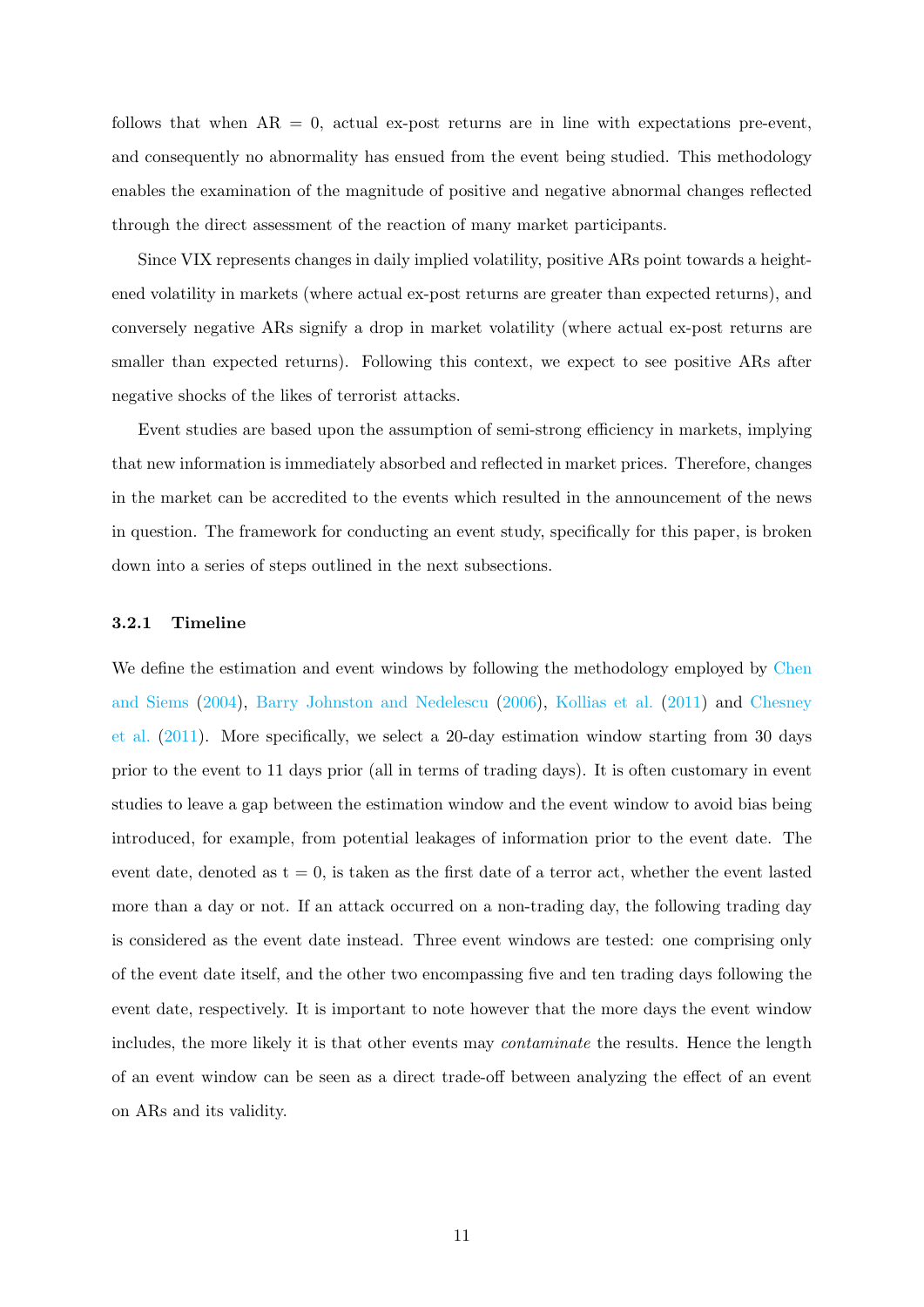

Notes: This figure shows a simple representation of the time line used in the event study analysis.  $t = 0$  represents the event data or the day of the terror act,  $t = 5$  represents the five trading days following the event date and  $t = 10$  the ten trading days following the event date.

#### 3.2.2 Abnormal Returns and Testing

The estimated return is the hypothetical return that would have occurred if the terrorist event had not taken place, as opposed to actual ex-post returns. It is computed as:

$$
E(R_t) = \frac{1}{20} \sum_{t=-30}^{-11} R_t
$$
\n(7)

where  $E(R_t)$  is calculated over the 20 days in the estimation window, as in Kollias et al. (2011). The ARs are then computed via a mean-adjusted returns model, by subtracting expected returns  $E(R_t)$  from the actual ex-post returns  $R_t$  as follows:

$$
AR_t = R_t - E(R_t) \tag{8}
$$

where  $R_t = ln(\frac{P_t}{P_t})$  $\frac{P_t}{P_{t-1}}$ ),  $P_t$  being each of the volatility indexes (VIX, VIX<sup>-</sup> and VIX<sup>+</sup>) price level at time t (or t – 1 for  $P_{t-1}$ ). In order to determine the statistical significance of ARs, we must compute the cumulative abnormal returns (CARs). CARs is calculated as the aggregate ARs over the event windows:

$$
CAR_{(0,T)} = \sum_{t=0}^{T} AR_t
$$
\n
$$
(9)
$$

where T is the last day of the event window. Following the cross-sectional t-test procedure, outlined in Brown and Warner (1985), the significance of ARs can then be tested. The appropriate t-statistic is computed accordingly:

$$
t - statistic = \frac{CAR_{(0,T)}}{\sigma \sqrt{N}}
$$
\n(10)

It is necessary to determine whether ARs arise by chance or whether statistical inferences may be derived from the results. The null and alternative hypothesis are defined as  $H_0$ :  $CAR =$ 0 and  $H_1$ :  $CAR \neq 0$ . In the event that a CAR is found to be statistically significant, then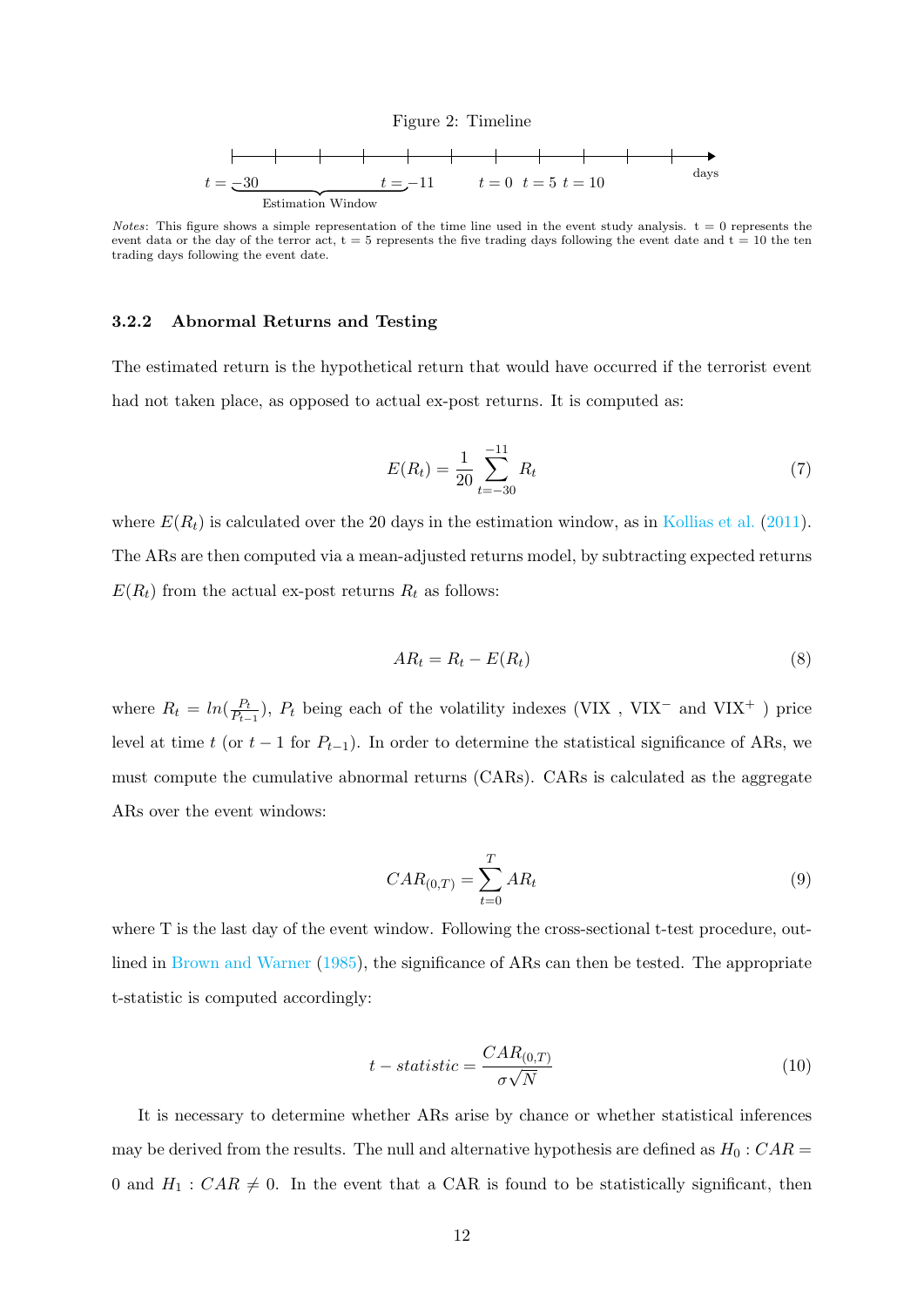we can conclude that the terror event tested has a significant impact on the VIX series and therefore the stock market, and vice versa. Lastly, the level of sensitivity of the markets over time can then be further observed by computing the number of days required for actual ex-post return levels to regain their estimation window average level.

#### 4 Data and Defining Events

This section outlines the events selection process and sources 4.1, as well as the options data used to compute the implied volatility indexes 4.2.

#### 4.1 Terrorist Events Selection

A terroristic event is defined as any successful attack where the number of casualties exceeded fifty, with casualties being defined as deaths and/or injuries resulting from a terrorist attack. The time period examined extends from January 2000 to December 2017.

The final filtering process of all historical attacks is through the selection of events that took place only in countries that are listed in the top 30 according to their GDP levels, that are politically stable and that are over developed, thus are drivers of global growth and such attacks can lead to an increase in uncertainty worldwide (see Kumar and Liu, 2013; Papakyriakou et al., 2019). When the U.S. stock market experiences a drop, economic and financial uncertainty tracked by VIX will increase, which in turn may propagate to other economies. As a result, studying the largest developed and stable economies, which have the greatest spillover capacity to other nations, is most appropriate in researching the effects of terrorism on volatility as a whole.

The terrorist attacks data is collected from the Global Terrorism Database, U.S. Department of Homeland Security, for the period 2000 to 2017 (<https://www.start.umd.edu/gtd/>), resulting in the selection of a total of 17 terrorist events, listed in Table 1. With respect to the 9/11 attack, the U.S. stock market remained closed until 17th September 2001, which in turn is taken as the trading date that is used for this event for the event study analysis. For all the other terrorist attacks which occurred during the week-end, the same rule will apply.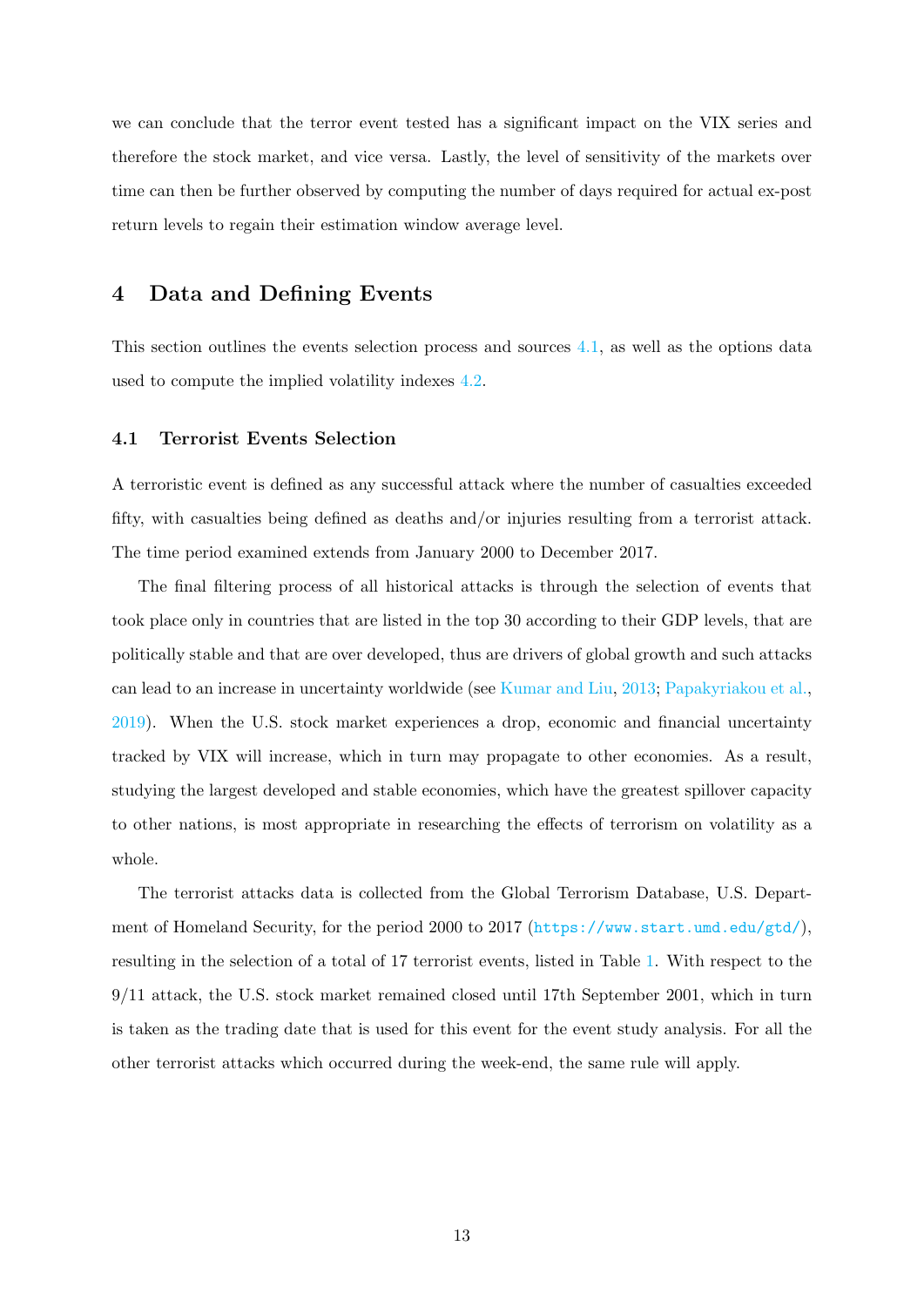| Event Date | Country        | Event Description               | Deaths   | Injuries | Terrorist Motive | Target Type       |
|------------|----------------|---------------------------------|----------|----------|------------------|-------------------|
| 11/09/2001 | United States  | Twin Towers $(9/11)$            | 2996     | 8191     | Religious        | $B, C, G, P \& T$ |
| 06/11/2001 | Spain          | Madrid Bomb Explosion           | 0        | 95       | Political        | G                 |
| 17/11/2003 | South Korea    | Buan Riot                       | $\Omega$ | 60       | Political        | Po                |
| 11/03/2004 | Spain          | Madrid Tube Bombing             | 192      | 1755     | Religious        | T                 |
| 07/07/2005 | United Kingdom | London Tube Bombing             | 56       | 784      | Religious        | T                 |
| 22/07/2011 | Norway         | Mass Shooting                   | 77       | 75       | Political        | $G, C \& P$       |
| 15/04/2013 | United States  | Boston Marathon Bombing         | 3        | 264      | Religious        | C & P             |
| 09/08/2013 | United Kingdom | Belfast Riot                    | $\Omega$ | 56       | Political        | Po                |
| 13/11/2015 | France         | Paris Attacks                   | 137      | 413      | Religious        | $B, C \& P$       |
| 22/03/2016 | Belgium        | <b>Brussels Airport Bombing</b> | 18       | 135      | Religious        | C, P & T          |
| 13/06/2016 | United States  | Orlando Nightclub Shooting      | 50       | 53       | Religious        | C & P             |
| 14/07/2016 | France         | Nice Driver Attack              | 87       | 433      | Religious        | C & P             |
| 19/12/2016 | Germany        | Berlin Driver Attack            | 12       | 48       | Religious        | C & P             |
| 22/05/2017 | United Kingdom | Manchester Concert Bombing      | 23       | 119      | Religious        | B. C & P          |
| 03/06/2017 | United Kingdom | London Driver Attack            | 11       | 48       | Religious        | C & P             |
| 17/08/2017 | Spain          | Barcelona Driver Attack         | 14       | 101      | Religious        | C & P             |
| 01/10/2017 | United States  | Las Vegas Shooting              | 59       | 851      | Political        | $B, C \& P$       |

Notes: This table describes the nature of each event which fits the selection criteria in our study, including the exact event date of the attack, a brief description of the attack, the number of casualties (deaths and injuries), the motivation of the attack, and the type of target defined as  $B =$  Business,  $C =$  Citizens,  $G =$  Government,  $P =$  Property,  $Po =$  Police &  $T =$ Transportation.

#### 4.2 Data and Decomposed VIX Measures

Daily S&P 500 options and index prices are collected from OptionMetrics and Bloomberg over the total time period ranging from 02-01-2000 to 31-12-2017. Table 2 shows the descriptive statistics of the decomposed VIX indexes. The average level of VIX<sup>−</sup> is higher than the average level of VIX<sup>+</sup> , consistent with the finding that VIX<sup>−</sup> is the main component of the VIX index (e.g. Bollen and Whaley, 2004; Kilic and Shaliastovich, 2018; Bevilacqua et al., 2019). The max values for all three indexes correspond to the 2008 global financial crisis. VIX presents the highest standard deviation, while  $VIX^+$  the lowest. All indexes are right-skewed and leptokurtic.

|      | Mean          | Median                         |  | Max Min Std. Dev. Skewness Kurtosis |      |       |
|------|---------------|--------------------------------|--|-------------------------------------|------|-------|
| VIX. |               | 19.79 17.73 80.74 6.05         |  | -8.70                               | 2.07 | 9.94  |
|      | $VIX^-$ 15.90 | 14.26 65.92 4.82               |  | 7.04                                | 2.29 | 11.33 |
|      |               | $VIX^+$ 11.61 10.24 46.83 3.25 |  | -5-26                               | 1.69 | 7.49  |

Table 2: Decomposed VIX Series: Descriptive Statistics

 $Notes:$  This table reports the main descriptive statistics for the VIX series, namely, VIX , VIX $^−$ and  $VIX^+$  during the period from 03-01-2000 to 29-12-2017, at daily frequency.

Figure 3 compares the VIX together with its positive and negative components<sup>4</sup>. The main spikes in the indexes correspond to all the main financial events including the dot-com bubble period, the 2001-2002 recession period, the 2008 global financial crisis, in particular the collapse

 $4$ Events such as the dot-com bubble, the  $9/11$  terrorist attack, the Iraq invasion, the 2008 global financial crisis and the Lehman Brother crash, the European sovereign debt crisis, the tension between Russia and Ukraine, the Chinese Yuan collapse and the Brexit vote, are only some of the various political, economic and financial events in the U.S. and worldwide which are included within our time period spanning from 2000 to 2017.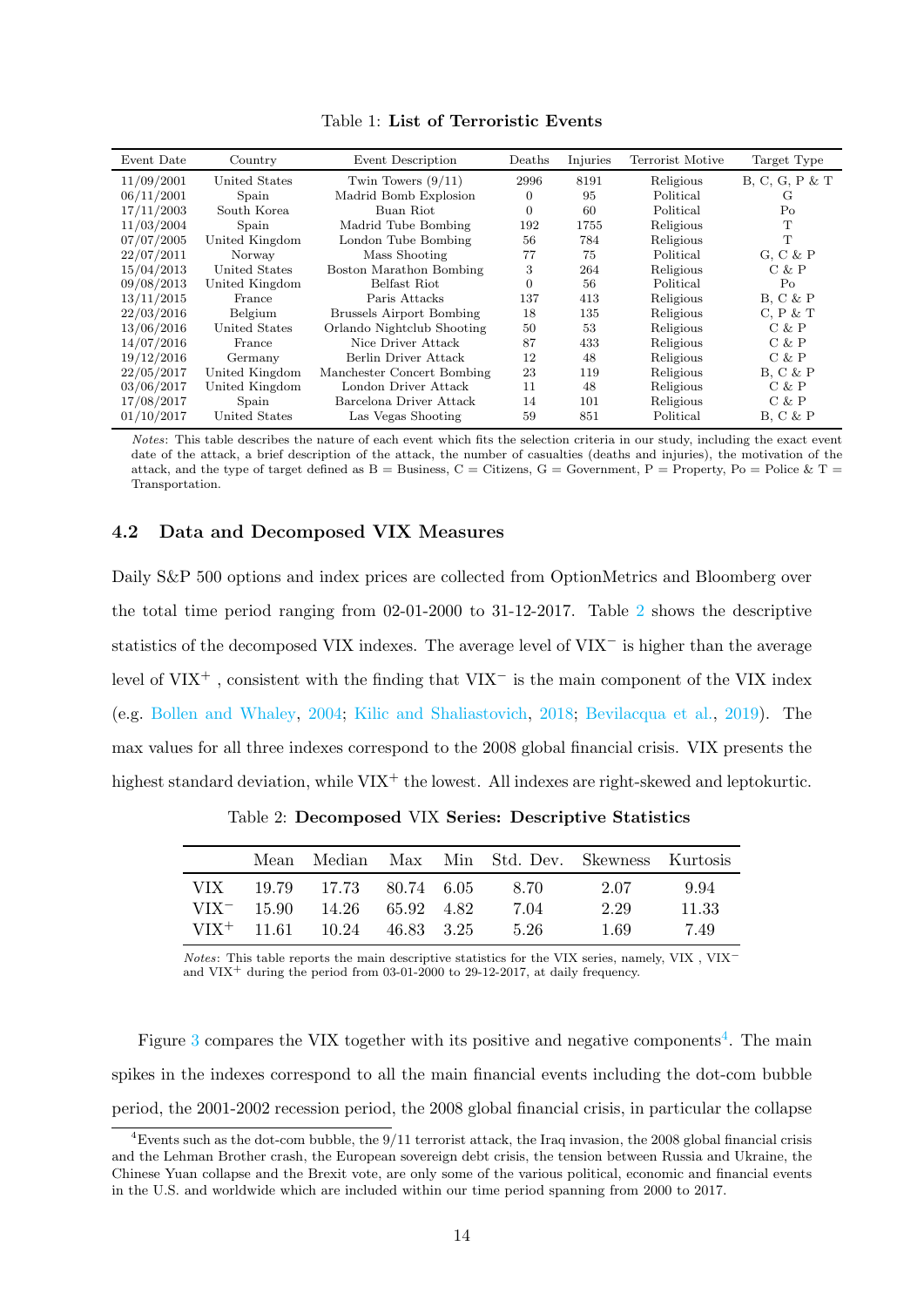of Lehman Brother in September 2008, the two stages of the European sovereign debt crisis between 2010 and 2012, the Chinese Yuan crisis in mid 2015 and, finally, Brexit in June 2016.



Figure 3: Decomposed Implied Volatility Series

Notes: This figure shows a comparison between the VIX , VIX<sup>−</sup> and VIX<sup>+</sup> indexes during the period from 03-01-2000 to 31-12-2017, at daily frequency.

In general, VIX<sup>-</sup> is higher than VIX<sup>+</sup>, with the opposite true only in rare circumstances such as bullish periods, characterized by optimistic investors' expectations and increased trading in call options (e.g. dot-com bubble period). We find that VIX<sup>−</sup> follows mainly the trend of VIX, especially when put options are more in demand as hedging strategies, and can be considered a proxy for downside risk. During negative times the S&P 500 puts are more expensive than the S&P 500 calls (Bondarenko, 2014) and puts are in more demand.  $VIX^+$  reflects the component of volatility that is not dangerous for long equity investors (Segal et al., 2015) and can even be interpreted as "euphoria" (Bollerslev et al., 2015). Post global financial crisis, VIX<sup>−</sup> is always found to be higher than  $VIX^+$ , emphasizing the puts hedging role and investors' concerns regarding the possibility of another similar event occurring. Such results are in line with previous studies decomposing implied volatility or variance measures (see Kilic and Shaliastovich, 2018; Bevilacqua et al., 2019).

From Figure 3 we observe that 9/11 unequivocally triggered the greatest market reaction in comparison to other terrorist incidents, with a sharp incline in both components for some time post-event, while many other observed attacks appear to mostly peak on the actual event date. Overall, VIX changes are driven more by the negative volatility component (VIX<sup>−</sup> ) in comparison to the positive volatility component  $(VIX^+)$ . This finding is in line with Bollen and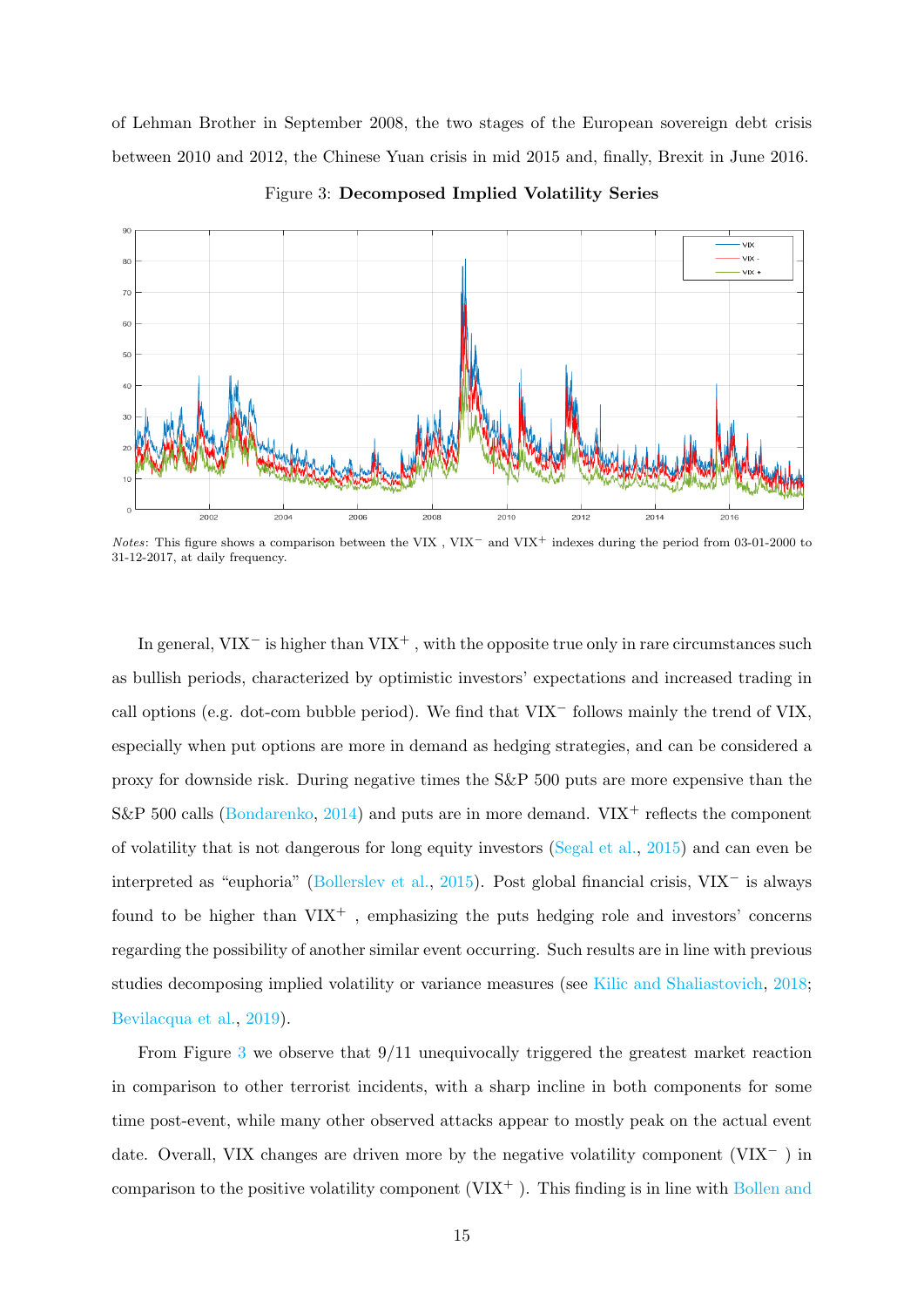Whaley (2004) showing that investors weigh differently downside losses versus upside gains.

The VIX indexes are highly correlated in levels. For instance VIX is positively correlated at 0.97 with VIX<sup>−</sup> and at 0.95 with VIX<sup>+</sup> . The two VIX components are correlated at 0.92 among themselves. These results are in line with previous studies (see Kilic and Shaliastovich, 2018; Bevilacqua et al., 2019). Even though the correlation among the VIX measures is high in levels, we take log changes in VIX indexes aiming to show how separate options portfolios, namely, calls and puts, might contain different information compared to the VIX alone and compared to themselves with regards to terrorist attacks.

#### 5 Event Study Results

This section reports the results from testing firstly hypothesis 1, reporting the results for the event study analysis in relation to VIX in subsection 5.1, in relation to its components in subsection 5.2, and a robustness check in relation to realized volatility in subsection 5.3. Subsection 5.4 reports the results with respect the resiliency of market volatility to terror events over the years in order to check to hypothesis 2.

#### 5.1 VIX Event Study Results

The statistical significance of ARs for the 0-day (event day), 6-day and 11-day event windows with respect to the VIX index is reported in Table 3. Statistical significance for the actual event date is found for 8 out of the 17 events studied. This is consistent with Chen and Siems (2004) who also found significance in the event day ARs for approximately half of their events. Not surprisingly, some of the largest event day ARs were experienced in the U.S., including 9/11, the Boston marathon bombing and the Orlando nightclub shooting. One would expect VIX to be significantly affected by these events given it is directly dependent upon the performance of U.S. companies. More specifically, event day statistical significance of abnormal volatility is consistent with the findings of Essaddam and Karagianis (2014) based on American firms.

Interestingly, of the three Spanish terror events analyzed, only the political 2001 attack carried out by ETA was found not to be significant on the event date. This could suggest that religious attacks appear to produce significantly more uncertainty, as an immediate reaction in the aftermath of the event, as compared to political ones. However, more plausibly, while Spain's 2001 political activism related directly to local conflicts of independence, the 2004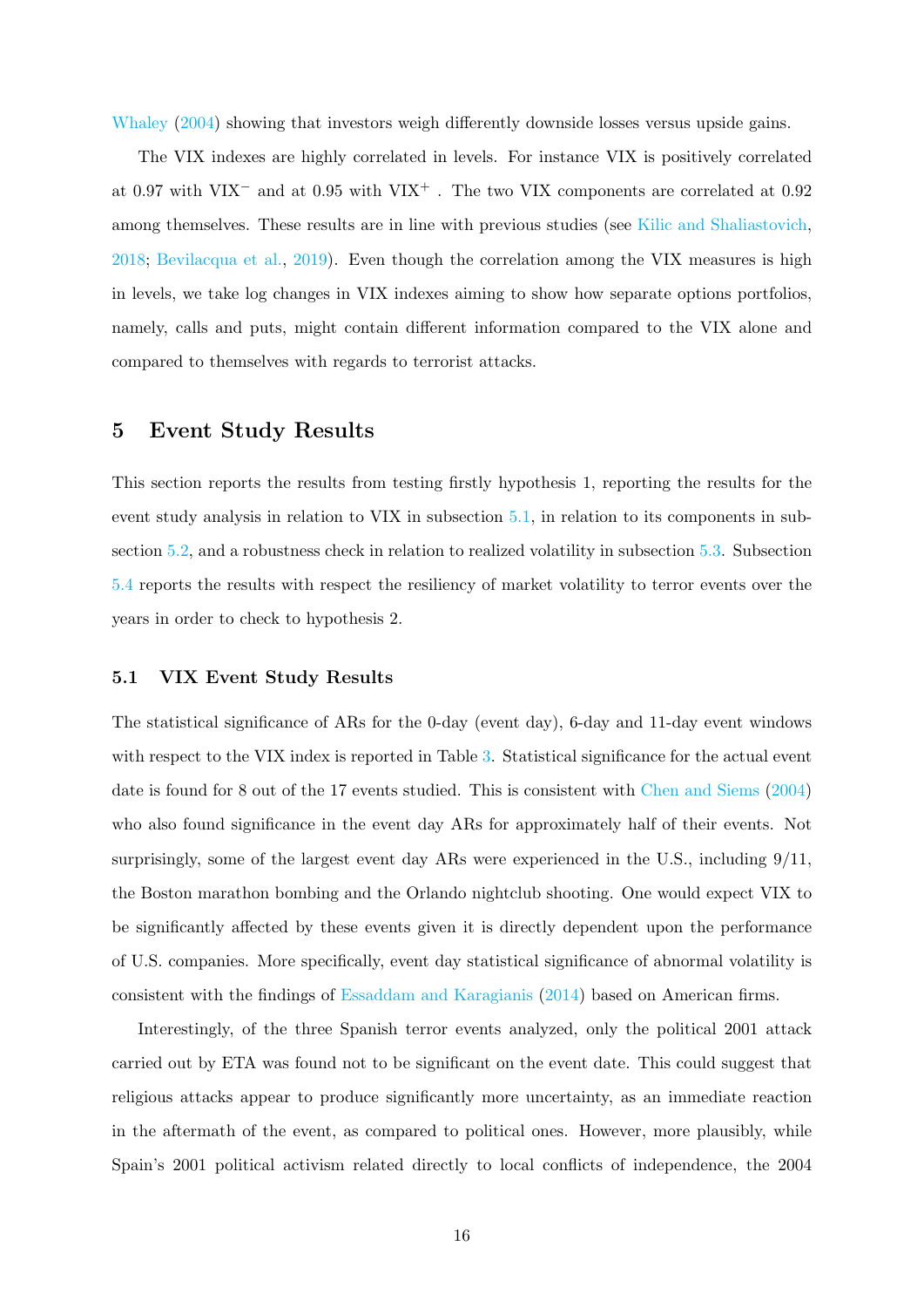attack had international political repercussions, namely the withdrawal of Spanish troops in Iraq. This could certainly explain its significance on the U.S.'s economic and political situation, particularly given its own ongoing involvement in Iraq.

Moreover, among the largest significant event day ARs, comparable with the effect of the 3 aforementioned events on the VIX index, we find the Barcelona driver attacks in Las Ramblas in August 2017. While the Nice driver attack in France in 2016 was the first of its kind in Europe, followed by similar incidents in Berlin then London, none produced significant ARs. Curiously, the Barcelona driver attack however, which was the final incident of the same style in the sample occurring in late 2017, contrastingly exhibited strong positive ARs. The high and positive AR corresponding to the Barcelona attack suggests that events which occur in Spain have a global impact on market uncertainty, thus VIX . Since the ample agitation that Spain experienced due to struggles of territory, the country has known dramatic booms and busts, though in recent years has experienced steep and steady growth, seeing it return to its prerecession peak by 2016, depicting the image of Spain as being an internationally safe country. The 2017 Barcelona incident evidently shattered this image, and produced a significant reaction among international investors, which could explain the brutal hike in volatility in the U.S. at that time.

| Event Date | Country        | Event Description               | Event Day AR | 6-Day CAR   | 11-Day CAR  |
|------------|----------------|---------------------------------|--------------|-------------|-------------|
| 17/09/2001 | United States  | Twin Towers $(9/11)$            | $0.276***$   | $0.203***$  | $0.075***$  |
| 06/11/2001 | Spain          | Madrid Bomb Explosion           | $-0.049$     | $-0.094***$ | $0.148***$  |
| 17/11/2003 | South Korea    | Buan Riot                       | $0.103***$   | $0.086***$  | $0.065***$  |
| 11/03/2004 | Spain          | Madrid Tube Bombing             | $0.102***$   | 0.008       | $-0.027*$   |
| 07/07/2005 | United Kingdom | London Tube Bombing             | 0.025        | $-0.079***$ | $-0.026*$   |
| 22/07/2011 | Norway         | Mass Shooting                   | 0.006        | $0.412***$  | $0.690***$  |
| 15/04/2013 | United States  | Boston Marathon Bombing         | $0.369***$   | $0.236***$  | $0.238***$  |
| 09/08/2013 | United Kingdom | Belfast Riot                    | $0.066*$     | $0.206***$  | $0.249***$  |
| 13/11/2015 | France         | Paris Attacks                   | $0.110*$     | $-0.041*$   | $0.108***$  |
| 22/03/2016 | Belgium        | <b>Brussels Airport Bombing</b> | 0.042        | $0.072*$    | $0.185***$  |
| 13/06/2016 | United States  | Orlando Nightclub Shooting      | $0.207***$   | 0.073       | $0.332***$  |
| 14/07/2016 | France         | Nice Driver Attack              | $-0.031$     | $-0.106*$   | $-0.178***$ |
| 19/12/2016 | Germany        | Berlin Driver Attack            | $-0.018$     | $0.116**$   | $0.216***$  |
| 22/05/2017 | United Kingdom | Manchester Concert Bombing      | $-0.088$     | $-0.100***$ | $-0.054**$  |
| 05/06/2017 | United Kingdom | London Driver Attack            | 0.030        | $0.150***$  | 0.042       |
| 17/08/2017 | Spain          | Barcelona Driver Attack         | $0.238***$   | $0.063***$  | $-0.062***$ |
| 02/10/2017 | United States  | Las Vegas Shooting              | 0.056        | 0.117       | $0.204***$  |

|  |  |  |  | Table 3: VIX Event Study Results |
|--|--|--|--|----------------------------------|
|--|--|--|--|----------------------------------|

*Notes*: This table presents the VIX event study results. ARs and CARs are reported for the event day ( $t = 0$ ), 6-day event window ( $t = 6$ ) and 11-day event window ( $t = 11$ ). The first column reports the first trading date after the terrorist attack, the second column the country of the attack. Significance levels: \*  $p < 0.1$ , \*\*  $p < 0.05$ , \*\*\*  $p < 0.01$ .

Among all the events studied, 14 events are found significant for the 6-day window, many of which occurred outside of the U.S. Among these, the 2003 South Korean Riot injuring 60 people appears significant for all 3 event windows. As aforementioned, the U.S. was in the middle of a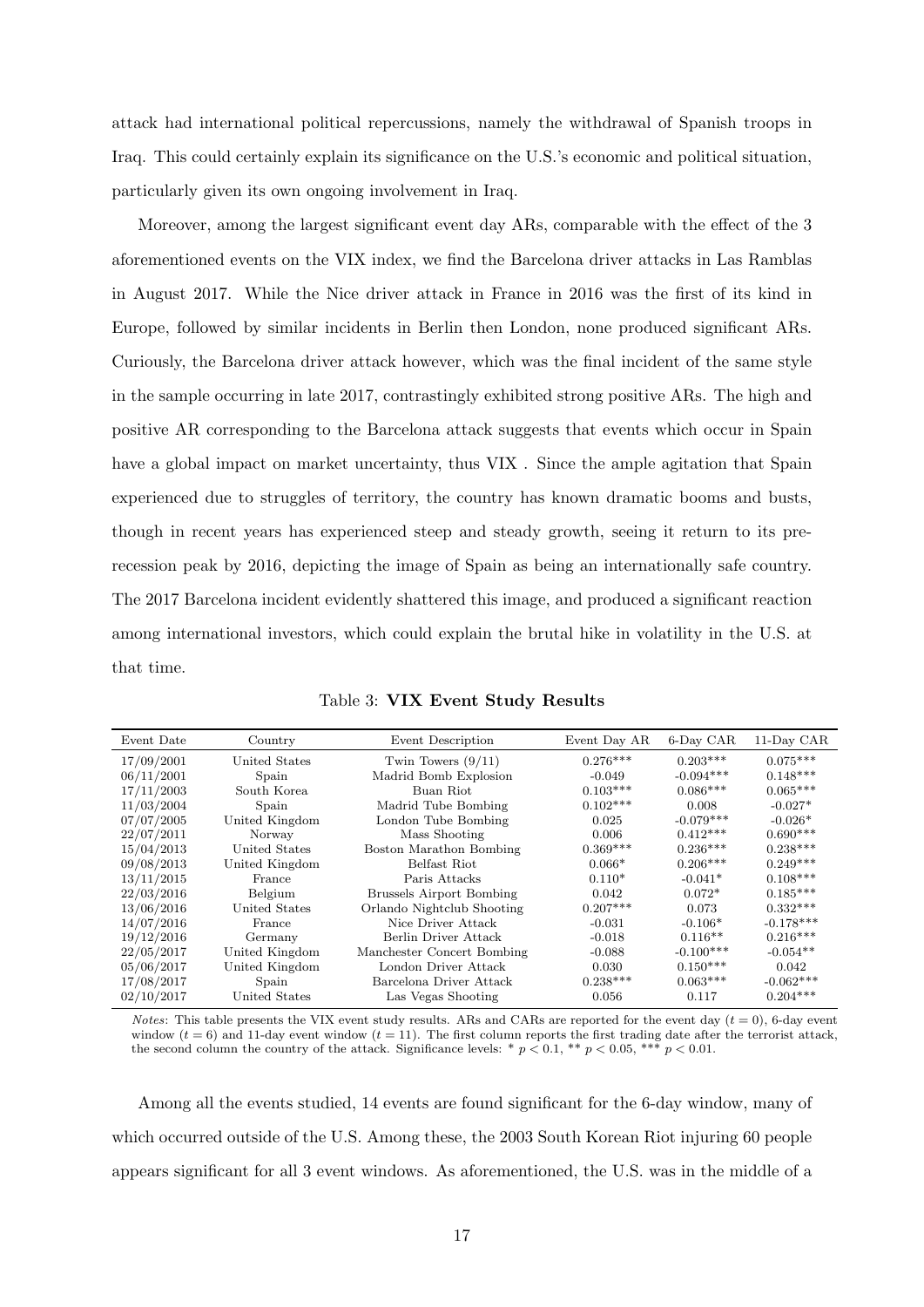highly debated Iraq invasion at this time, with claims that this action was in fact illegal. It is evident that a high level of uncertainty was already present in markets contemporary prior to this event, which could explain the high positive ARs detected for this tumult in Asia.

All the 11-day event windows present fairly strong significant CARs. The greatest CAR, 0.690, was seen in late 2011 following the Norway mass shooting. While this marked the most fatal shooting since World War II in Western Europe, it is possible that such a significant AR could have been the result of a number of other concurring events. The European Sovereign Debt Crisis had been dramatically escalating since 2010 and was still ongoing by 2012. This turmoil saw markets severely decline across Europe by mid-2011. Simultaneously, Standard & Poor released a negative outlook on the U.S. credit position, downgrading its rating from AAA to AA+ over worries regarding the U.S. budget deficit, announcing a possible further downgrade in the future. These events injected tremendous uncertainty in the markets globally, which can be seen by the significant peak in VIX between 2010 and 2012 in Figure 3, and could very well explain why ARs were so significant and continuously rising (as seen by both the 6–day and 11-day CARs) for the Norway terror event.

When the terrorist attacks occur in a short period of time, e.g. in the same quarter, we observe that the implied volatility index barely reacts. This may be due to the fact that the financial market is either still recovering from the previous terrorist event, or it may be due to the fact that investors' attribute less importance to a terror event when this is of the same nature as the previous event. Kollias et al. (2011) tentatively explained that discrepancies in reactions from one terrorist event to the next could be explained by whether the event was a suicide attack or not, in that the threat no longer remains after the attack. In the case of the Manchester concert bombing in 2017, the perpetrator was indeed a suicide bomber, perishing in the attack and hence presenting no further threat after the event. Therefore, the markets may have responded in accordance to this fact, consistent with the insignificant AR shown in Table 3. In addition, the U.K. market has been found to be more insensitive than other countries to terror attacks (e.g. Arin et al., 2008), so we can further speculate that this event may have had a lesser impact on volatility than other events at that time due to the nature of its location.

On the subject of negative ARs, it is worth noting that the majority of 11-day CARs are negative, and significant for VIX . This shows that by the 10th day after an event, volatility has already begun to decrease. Once more, we supplement the findings that the U.S. has a more robust market compared to the rest of the world (see Chen and Siems, 2004).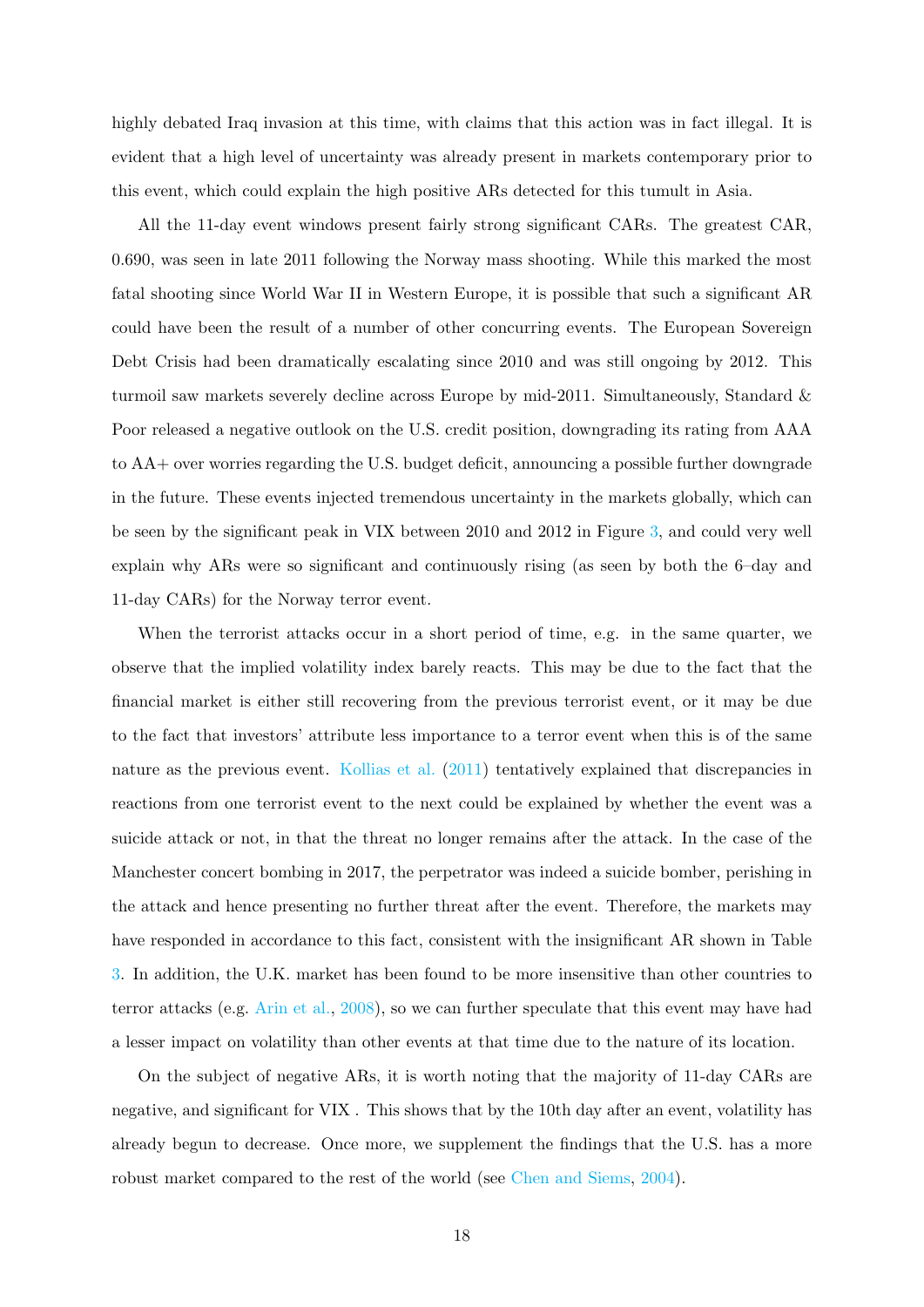#### 5.2 Decomposed VIX Event Study Results

Table 4 shows statistical significance for the actual event day in 14 out of the 17 events studied with regards to VIX<sup>−</sup> . There is a much greater significant terrorist attacks impact on the event day for VIX<sup>−</sup> compared to the aggregate VIX .

On 9/11, the event day AR for VIX<sup>−</sup> is found to be greater than that of VIX , and found to decline far more slowly post-event, implying a greater state of financial uncertainty than for the U.S. aggregate volatility index, and this continues over a greater length of time. However, it does appear that overall, ARs are much greater for VIX<sup>−</sup> than VIX , suggesting that puts are extensively more affected by terrorist events than U.S. aggregate VIX . This is found to be true in every case in which the AR is significantly positive except only for the Orlando nightclub shooting and the Barcelona Las Ramblas driver attack.

Considering that the 9/11 attack on the Twin Towers was absolutely unprecedented in the West, it is not surprising that the aggregate market volatility was most impacted at this time. Moreover, it follows that as attacks became more frequent in developed countries, investors developed a certain, non-random, behavior towards these events which can explain why after 9/11 we start to see a stronger effect in the negative component of volatility, VIX<sup>−</sup>. When negative shocks such as acts of terror hit the economy, it seems that investors have recognized the value in exploiting a future expected movement in implied volatility which would appear to arise through the put options channel. We can observe a shift in investment behavior in puts over time, a finding undocumented thus far. This is reinforced by the fact that 13 of the 6-day CARs and all of the 11-day CARs were found to be statistically significant, further showing how reactive puts are in the aftermath of an attack.

Corbet et al. (2018) stated that international acts of terror within Europe have less effect on stock market volatility, which is found to be true in our results when the aggregate VIX is considered only. However, when the volatility index is decomposed, we show that international acts of terror which occurred in Europe are able to significantly impact VIX<sup>−</sup> in a more systematic way via the puts channel.

Results point towards the fact that events in the U.S. systematically have influence on both VIX and VIX<sup>−</sup> . For instance, the 9/11 attack, the 2013 Boston marathon bombing and the 2016 Orlando nightclub shooting produced significant ARs for each window tested on both VIX and VIX<sup>−</sup> . On the other hand, we find that when considering terrorist attacks in other countries, VIX<sup>−</sup> is affected to a far greater extent. For instance, the Madrid bomb explosion, the London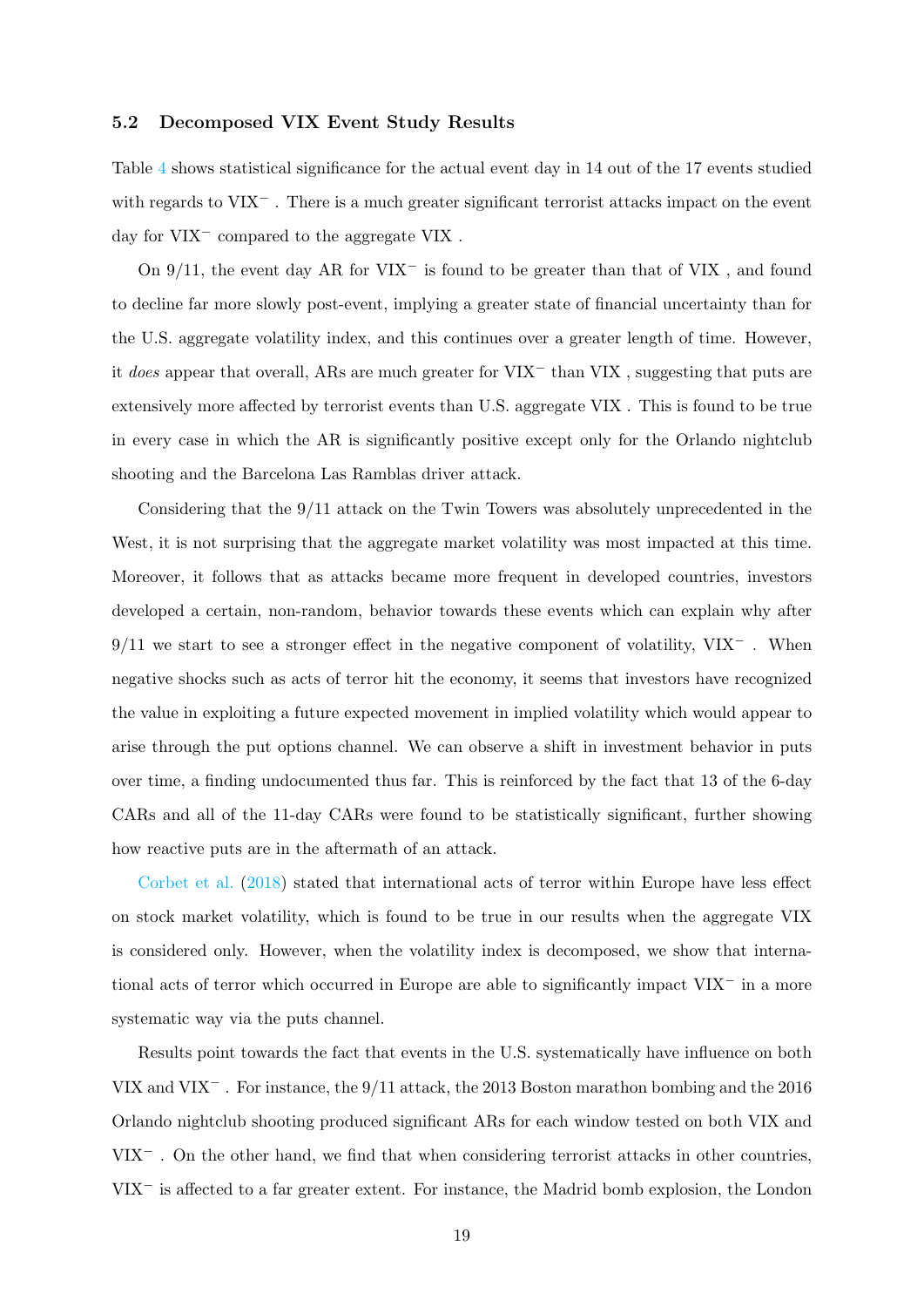| Event Date | Country        | Event Description               | Event Day AR | 6-Day CAR   | 11-Day CAR  |
|------------|----------------|---------------------------------|--------------|-------------|-------------|
| 17/09/2001 | United States  | Twin Towers $(9/11)$            | $0.345***$   | $0.257***$  | $0.108***$  |
| 06/11/2001 | Spain          | Madrid Bomb Explosion           | $-0.146**$   | $-0.095***$ | $0.186***$  |
| 17/11/2003 | South Korea    | Buan Riot                       | $0.127***$   | $0.103***$  | $0.120***$  |
| 11/03/2004 | Spain          | Madrid Tube Bombing             | $0.116***$   | $0.097***$  | $0.091***$  |
| 07/07/2005 | United Kingdom | London Tube Bombing             | $0.108***$   | $-0.064***$ | $0.025**$   |
| 22/07/2011 | Norway         | Mass Shooting                   | $-0.020$     | $0.416***$  | $0.680***$  |
| 15/04/2013 | United States  | Boston Marathon Bombing         | $0.375***$   | $0.245***$  | $0.249***$  |
| 09/08/2013 | United Kingdom | Belfast Riot                    | $0.085**$    | $0.211***$  | $0.305***$  |
| 13/11/2015 | France         | Paris Attacks                   | $0.153***$   | $-0.001$    | $0.146***$  |
| 22/03/2016 | Belgium        | <b>Brussels Airport Bombing</b> | $0.164**$    | $0.227***$  | $0.330***$  |
| 13/06/2016 | United States  | Orlando Nightclub Shooting      | $0.152**$    | $0.249***$  | $0.009**$   |
| 14/07/2016 | France         | Nice Driver Attack              | $0.149**$    | $-0.041*$   | $-0.241***$ |
| 19/12/2016 | Germany        | Berlin Driver Attack            | $-0.005$     | $0.169***$  | $0.323***$  |
| 22/05/2017 | United Kingdom | Manchester Concert Bombing      | $-0.129$     | $0.119**$   | $0.340***$  |
| 05/06/2017 | United Kingdom | London Driver Attack            | $0.152*$     | $-0.043$    | $-0.211***$ |
| 17/08/2017 | Spain          | Barcelona Driver Attack         | $0.169**$    | 0.034       | $0.091***$  |
| 02/10/2017 | United States  | Las Vegas Shooting              | $0.150**$    | $0.318***$  | $0.439***$  |

Table 4:  $VIX^-$  Event Study Results

*Notes*: This table presents the VIX<sup>-</sup> event study results. ARs and CARs are reported for the event day ( $t = 0$ ), 6-day event window ( $t = 6$ ) and 11-day event window ( $t = 11$ ). The first column reports the first trading date after the terrorist attack, the second column the country of the attack. Significance levels: \*  $p < 0.1$ , \*\*  $p < 0.05$ , \*\*\*  $p < 0.01$ .

tube bombing, the Brussels airport bombing and the Nice driver attack, all produced significant ARs on the event day only for VIX<sup>−</sup> . While VIX and VIX<sup>−</sup> are highly positively correlated, a possible explanation for the difference in their volatilities response to terrorist attacks may be the fact that they are driven by different factors, with VIX<sup>−</sup> more connected to geopolitical issues than VIX (see Bevilacqua et al., 2019), explaining its higher level of reactiveness. This shows how the negative implied volatility index is more sensitive to terror driven events which are found to be reflected more in puts trading.

Among the significant events, the Madrid bomb explosion exhibited a negative AR. This may actually suggest a decreased level of uncertainty, implying that other events had a greater driving force in influencing, namely lowering, volatility and fear sentiment encompassed in VIX<sup>−</sup> at that time. This is inconsistent with the effect that terror events generally seem to have on financial markets, inducing positive abnormal volatility. A contrasting theory could be that as a result of terrorist attacks abroad, a greater sentiment of safety at home is felt since the terror event happened in another part of the world.

Our results reinforce this contrasting theory since only attacks abroad were found to exhibit negative ARs. This is further supported by Nikkinen and Vähämaa  $(2010)$  who used expected probability density functions to explain the behavior of markets post-attacks. Their findings show that after a terror attack, participant's reactions exhibit increased expectations of further acute movements in the market. Fears of further attacks are inevitably heightened after an act of terrorism, however investors, arguably irrationally, believe that their country, which is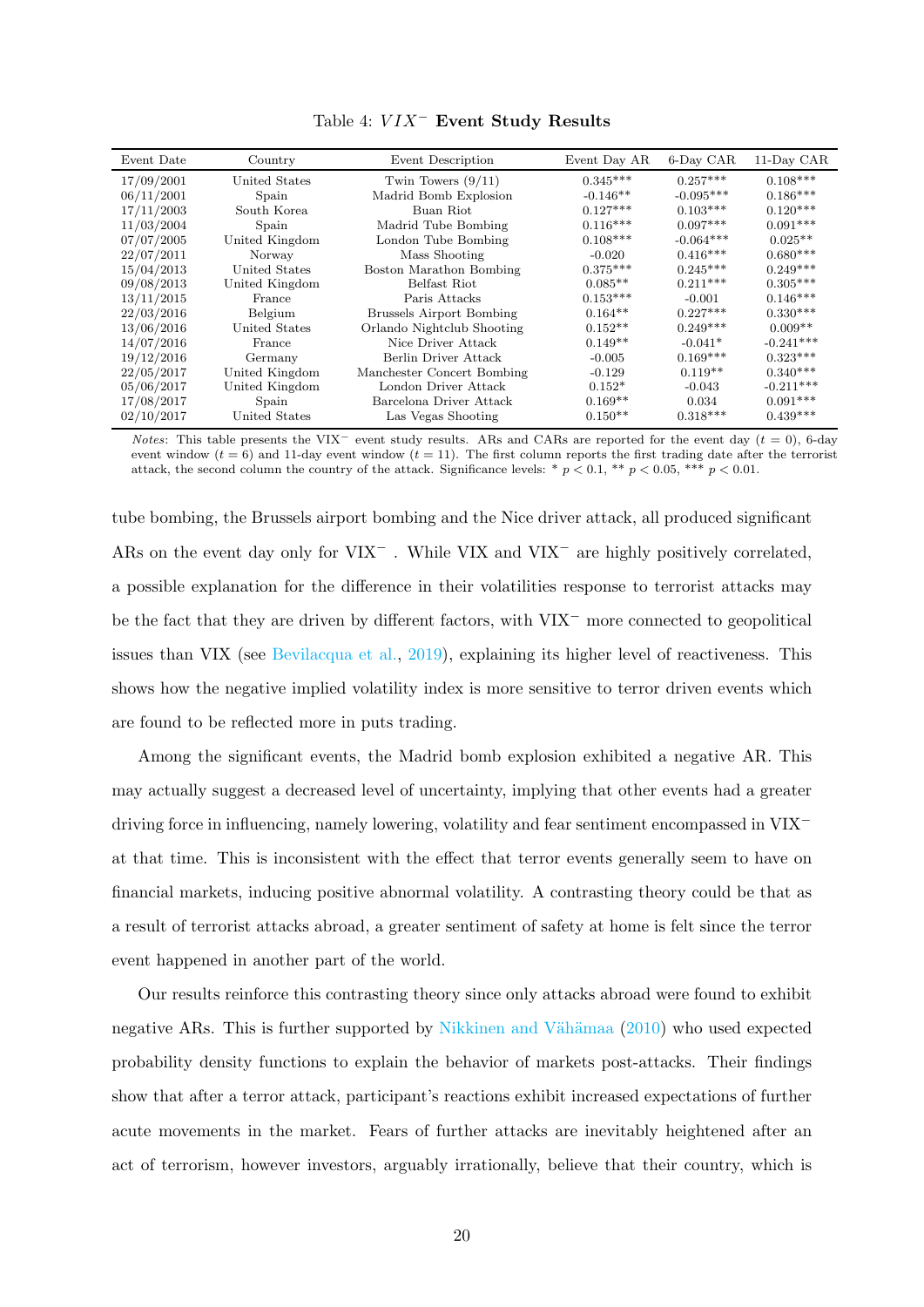geographically removed, will be unaffected. This greater sense of security can be explained through increased security straight after attacks.

Table  $5$  shows the results with regards to  $VIX^+$ . Statistical significance for the actual event date is detected in only 3 out of the 17 events studied. We observe how the calls portfolio is substantially less affected by ARs due to terrorist attacks. This is particularly consistent with Fu et al. (2016) who demonstrated that the negative relationship between portfolio returns and volatility is statistically insignificant when using the decomposed VIX extracted from out-themoney call options  $(VIX^+)$ .

In addition, it is well known that put options are generally more expensive that call options (e.g. Bondarenko, 2014). The anomaly is often attributed to the fact that puts are frequently invested in as a downside hedge, particularly since it is more frequent for extreme movements in the market to be downwards rather than upwards (e.g. Bollen and Whaley, 2004). This phenomenon implies that when a negative shock of the likes of a terrorist attack hits the economy, there will be exceptionally more activity and sensitivity in puts than calls at this time, which further supports our findings. Hence,  $VIX^+$  can be seen as the VIX component which dampens the effect caused by terror attacks on the aggregate implied volatility index.

The  $9/11$  attack is among one of the few events which still shows its effect on the VIX<sup>+</sup>. The stock exchange in the U.S. had closed following the 9/11 event, which in turn, not only influenced the stock market itself, but, consequently, the options written on the S&P 500 , both puts and calls. The discrepancy in the effect between VIX<sup>−</sup> and VIX<sup>+</sup> following 9/11 can be explained by the fact that the panic felt on the event date transcended put options trades.

Interestingly, we also see that among the events which were significant, 2 were within the U.S., both at the 1% level, while the third was in Madrid but significant at 10% level. Moreover, all the events which were not significant for the 6-day and 11-day event windows were international attacks, except for one. We infer from this that  $VIX^+$  is also less sensitive to events which occur abroad, unlike its counterpart VIX<sup>−</sup> . This is consistent with Bevilacqua et al.  $(2019)$  who found that  $VIX^+$  is mainly affected by macroeconomic variables including consumption, inflation and GDP, and therefore it follows that we would expect to see greater reactivity in the calls channel from terror shocks within the U.S. as opposed to internationally.

In Figure 3 we observe that  $VIX^+$  is found to be more detached from the other indexes after the 2008 global financial crisis, whereas before the volatility indexes appear to move more in line with one another. This is reflected in recent years by the lower impact of terrorist attacks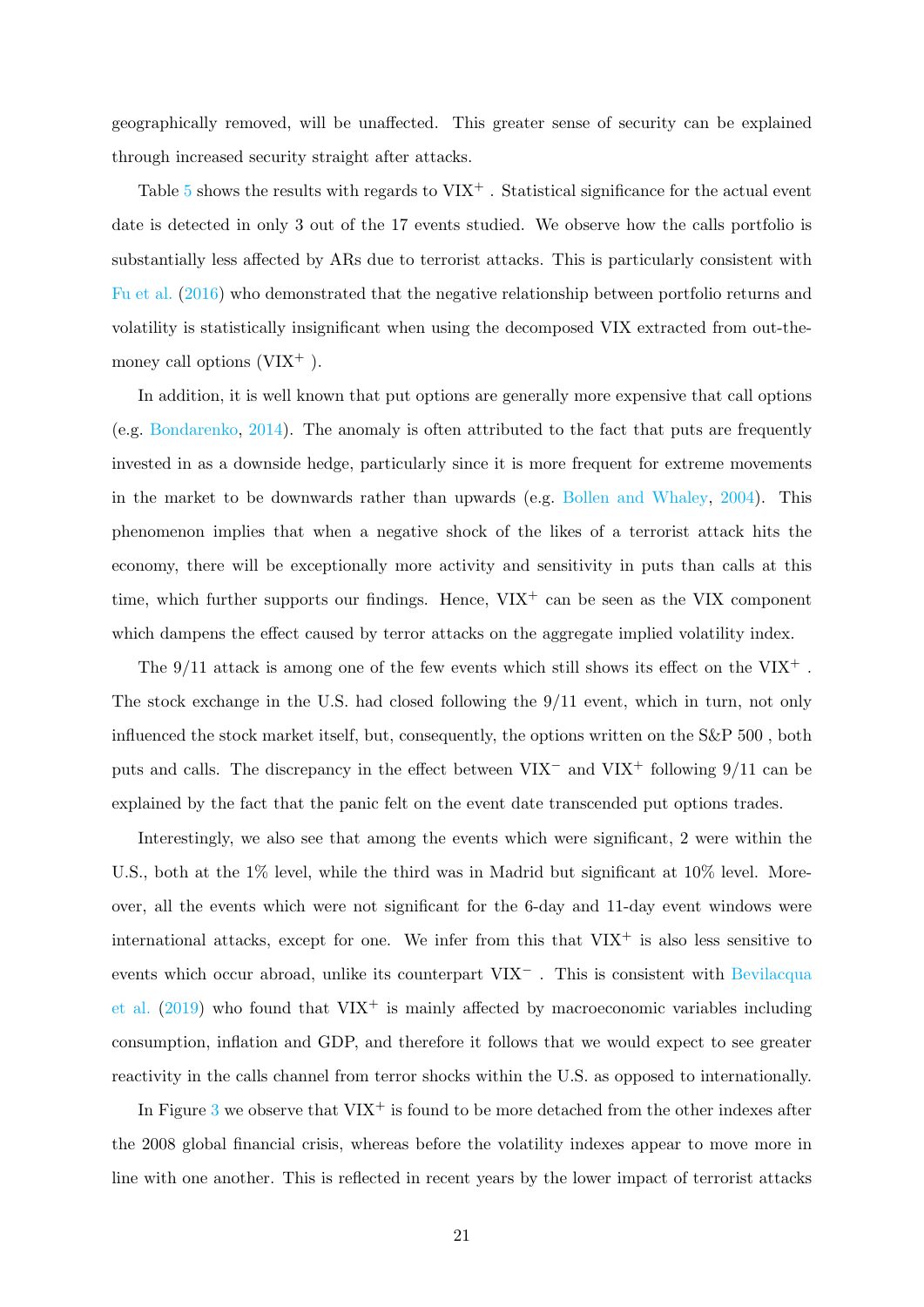| Event Date | Country        | Event Description               | Event Day AR | 6-Day CAR   | 11-Day CAR  |
|------------|----------------|---------------------------------|--------------|-------------|-------------|
| 17/09/2001 | United States  | Twin Towers $(9/11)$            | $0.217***$   | $0.138***$  | $0.049**$   |
| 06/11/2001 | Spain          | Madrid Bomb Explosion           | 0.090        | $-0.038$    | $-0.045**$  |
| 17/11/2003 | South Korea    | Buan Riot                       | 0.064        | $0.059**$   | $-0.009$    |
| 11/03/2004 | Spain          | Madrid Tube Bombing             | $0.113*$     | $-0.108***$ | $-0.154***$ |
| 07/07/2005 | United Kingdom | London Tube Bombing             | $-0.002$     | $-0.042*$   | $-0.037**$  |
| 22/07/2011 | Norway         | Mass Shooting                   | 0.009        | $0.342***$  | $0.638***$  |
| 15/04/2013 | United States  | Boston Marathon Bombing         | $0.246***$   | $0.165***$  | $0.187***$  |
| 09/08/2013 | United Kingdom | Belfast Riot                    | 0.016        | $0.187***$  | $0.171***$  |
| 13/11/2015 | France         | Paris Attacks                   | 0.099        | $-0.055**$  | $0.092***$  |
| 22/03/2016 | Belgium        | <b>Brussels Airport Bombing</b> | 0.075        | $0.167***$  | $0.271***$  |
| 13/06/2016 | United States  | Orlando Nightclub Shooting      | $-0.020$     | $-0.146$    | $-0.207$    |
| 14/07/2016 | France         | Nice Driver Attack              | $-0.142$     | $-0.072$    | $-0.057$    |
| 19/12/2016 | Germany        | Berlin Driver Attack            | 0.018        | $0.231***$  | $0.344***$  |
| 22/05/2017 | United Kingdom | Manchester Concert Bombing      | $-0.010$     | 0.064       | 0.044       |
| 05/06/2017 | United Kingdom | London Driver Attack            | $-0.012$     | $-0.034$    | 0.063       |
| 17/08/2017 | Spain          | Barcelona Driver Attack         | 0.021        | $0.142**$   | $-0.047$    |
| 02/10/2017 | United States  | Las Vegas Shooting              | $-0.069$     | 0.099       | 0.191       |

Table 5:  $VIX^+$  Event Study Results

Notes: This table presents the VIX<sup>+</sup> event study results. ARs and CARs are reported for the event day ( $t = 0$ ), 6-day event window  $(t = 6)$  and 11-day event window  $(t = 11)$ . The first column reports the first trading date after the terrorist attack, the second column the country of the attack. Significance levels: \*  $p < 0.1$ , \*\*  $p < 0.05$ , \*\*\*  $p < 0.01$ .

on  $VIX^+$ ; there are no significant ARs on event days after the Boston marathon bombing in 2013. Lastly, we can observe how, most of the time, the AR signs of  $VIX^+$  are opposite to that of VIX<sup>−</sup> showing that in the majority of the attacks VIX<sup>+</sup> actually reduces. This is in line with the fact that  $VIX^+$  is considered as a proxy for good volatility, increasing with market exuberance, increasing with rising underlying prices and increasing during periods when the state of the economy is good (e.g. Kilic and Shaliastovich, 2018; Bevilacqua et al., 2019).

The nature of option trading post-financial crisis drastically changed as a direct result of a change in investor behavior and regulation. From previous shock crashes, such as the Great Depression, we know that the effects of investors fears on markets can remain for many years, with evidence that even generations born after a crisis remain less willing to take investment risks (e.g. Malmendier and Nagel, 2011). It is therefore without great surprise that after the 2008 financial crisis, market participants, including banks who became the subject of increasingly greater regulatory pressures, took less direction call option bets which saw a divide appear between  $VIX^+$  and its corresponding volatility indexes,  $VIX$  and  $VIX^-$ .

To conclude, we can confirm our first hypothesis given that the impact of the selected terrorist attacks on the two components of the VIX index, namely VIX<sup>−</sup> and VIX<sup>+</sup> , is found to be quite asymmetric and skewed towards the puts side of the options distribution. Investors fears and negative beliefs prevail following terrorist attacks thus reflecting their changing sentiment and mood in put options trades (e.g. Papakyriakou et al., 2019). Lower impact of terror acts on VIX compared to VIX<sup>−</sup> is coherent with the interpretation that the VIX<sup>+</sup> optimistic component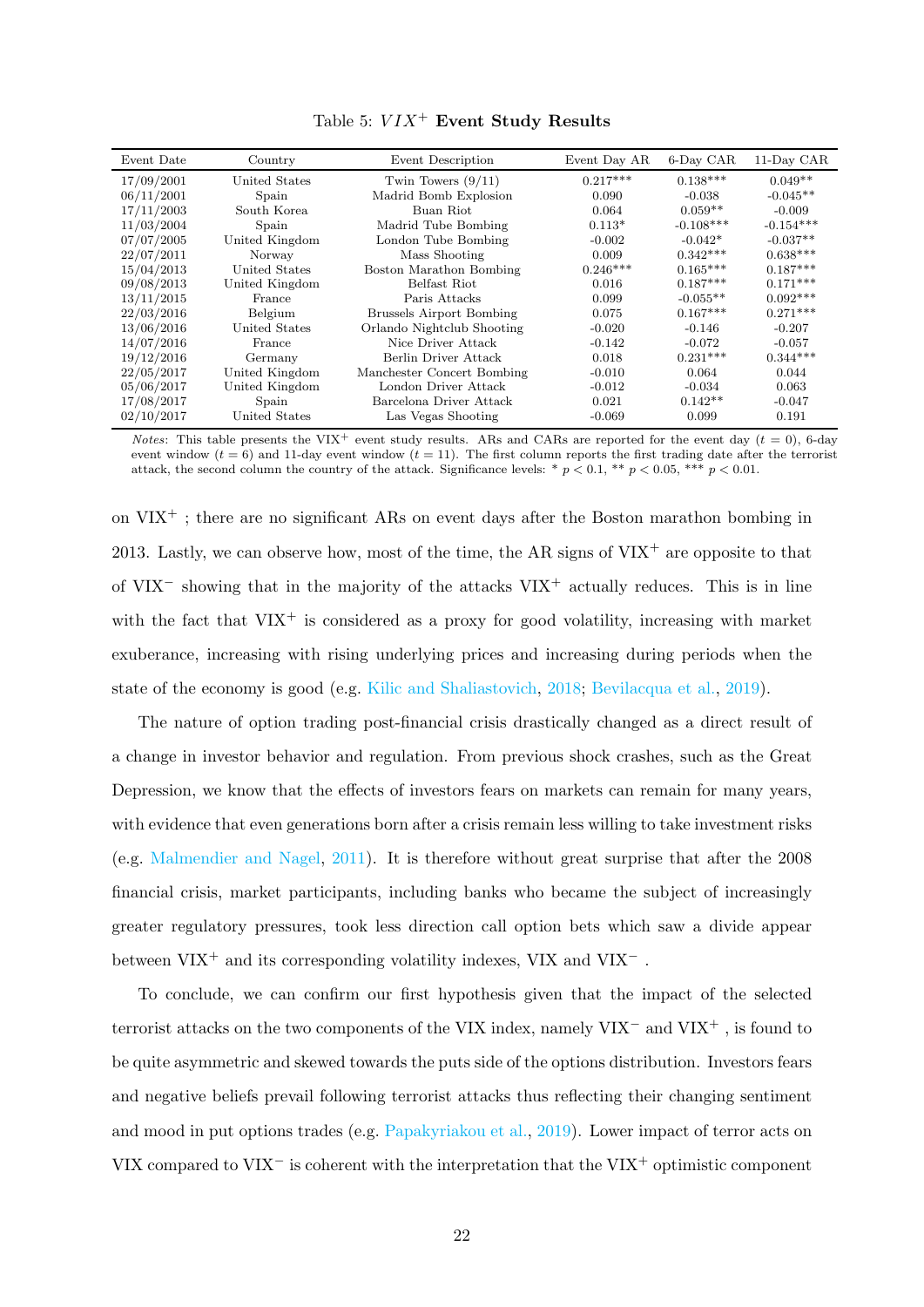of the U.S. implied volatility index may actually dampen the effect.

#### 5.3 Decomposed Realized Volatilities and Terrorist Attacks

As a robustness check, we also investigate the impact of terrorist attacks on decomposed annualized realized volatility as introduced by Barndorff-Nielsen et al. (2010). We define the aggregate annualized realized volatility as:

$$
RV = \sqrt{\frac{252}{n} \sum_{i=1}^{n} r^2}
$$
 (11)

where, r is the daily log difference in S&P 500 prices. We take n equal to a trading month, namely, 23 days. The realized volatility two components, namely,  $RV^-$  and  $RV^+$  are computed as follows:

$$
RV^{-} = \sqrt{\frac{252}{n} \sum_{i=1}^{n} r^{2} 1_{r<0}} \tag{12}
$$

$$
RV^{+} = \sqrt{\frac{252}{n} \sum_{i=1}^{n} r^{2} 1_{r>0}} \tag{13}
$$

where the  $RV^-$  is computed only from negative S&P 500 returns, and  $RV^+$  only from positive S&P 500 returns over the previous n days. See Barndorff-Nielsen et al. (2010), Segal et al. (2015) and Bevilacqua et al. (2019) for more details on the methodology.

We believe that the decomposed realized volatility series should also react asymmetrically to acts of terror. We check this hypothesis as a robustness check against the main empirical results of this paper conducted on the implied volatility index, VIX and its two components.

We report the results in the appendix of the paper. We find that event studies on realized volatility and decomposed positive and negative realized volatilities  $(RV^+$  and  $RV^-$  respectively) reveal a similarity with the VIX analysis. Likewise with VIX<sup>-</sup> ,  $RV^-$  is distinctly more reactive to terrorism than  $RV^+$ . Every  $RV^-$  6-day and 11-day CARs is found to be significant, except for the 2017 UK London driver attack.  $RV^+$  on the other hand exhibited 3 non-significant events for the 6-day CAR and 2 non-significant events for the 11-day window. In addition, 3 times more event-day ARs were found to be significant for  $RV^-$  compared to  $RV<sup>+</sup>$ . While the asymmetry is less pronounced when it comes to decomposed RVs compared to the decomposition of VIX, results still evidently point to the fact that  $RV^-$  is more impacted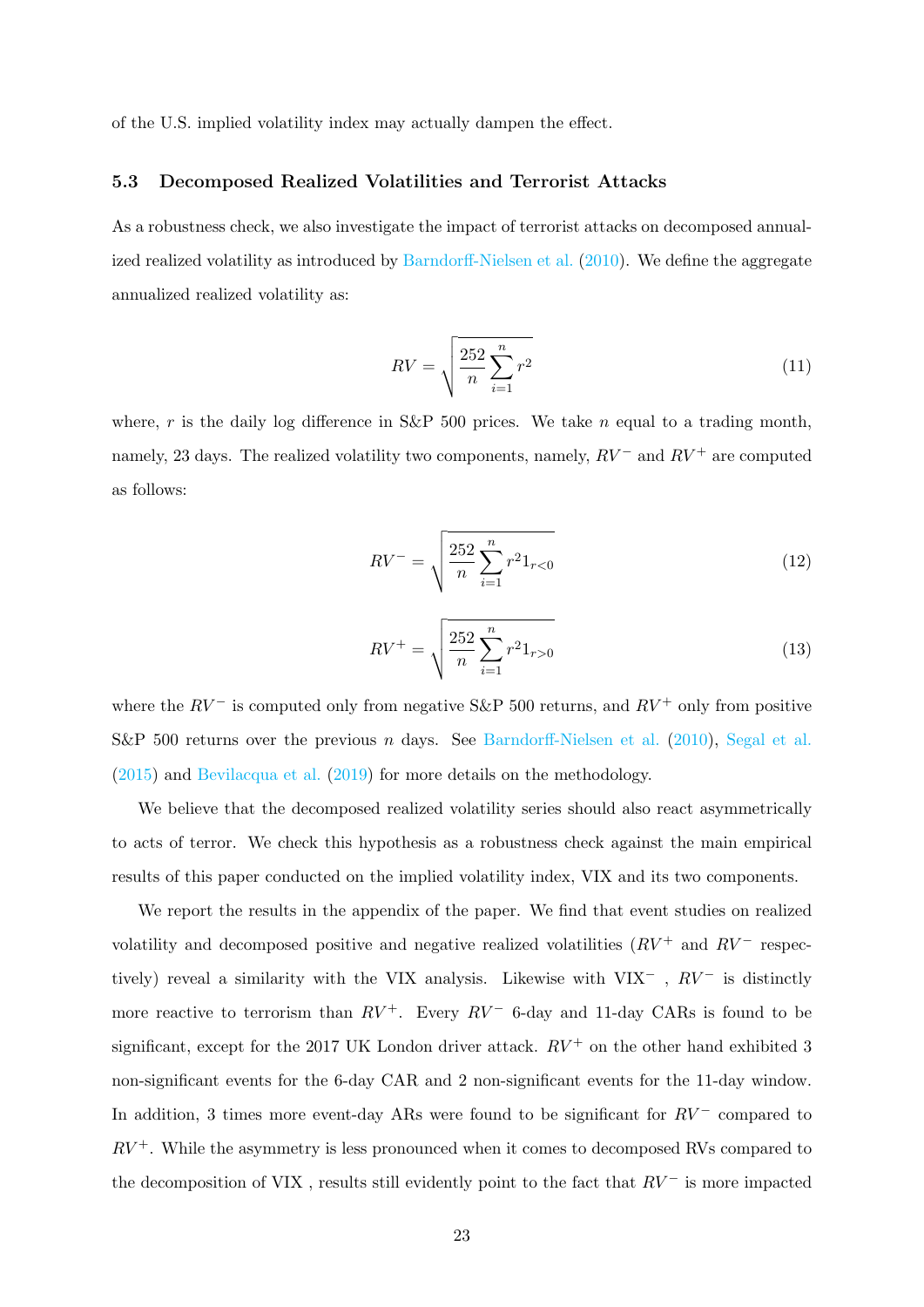by terror events. A notable difference is the large event day ARs and their significance at a  $1\%$  level for 9/11 in both the RV and  $RV^-$  series versus a very low and non-significant value in comparison for  $RV^+$ . The 9/11 twin-tower terror attack was very symbolic due to its unprecedentedness on many levels, including number of casualties as well as motivation of attack. For this reason, the difference in significance and AR amounts for this event is particularly indicative of  $RV^-$ 's higher level of reactivity to terrorism relative to  $RV^+$ .

Moreover, the fact that realized volatilities are affected, be it in less magnitude compared to implied volatilities, further confirms the importance of the options market as a channel through which market sentiment is transmitted onto the stock market following such acts of terror. Realized volatilities, on the other hand, are backward looking measures which take time to react after the selected events, and the impact occurs most of the time after a few days, this being mostly uncovered in 6-day and 11-day CARs.

As a final robustness check we undertake the exact same event study exercise through adopting implied variance measures, proxied by the square of our decomposed VIX series (see Kilic and Shaliastovich, 2018). As expected, the results hold and the asymmetry is still present when the square operator is applied to the volatility measures. More specifically, we find that the same events produce significant ARs and CARs as those of Tables 3 to 5. The size of the ARs and CARs differ, be it greater<sup>5</sup>.

#### 5.4 Market Resilience to Terrorist Attacks

In order to check our second hypothesis and thus to assess how the sensitivity of volatility to terror events has evolved, we compare the number of days required for the indexes to revert to their estimation window mean levels<sup>6</sup>. It follows that if the mean reversion rate decreases over the years, one could imply that financial investors are becoming desensitised to terror, and markets more resilient to terrorist attacks. In Table 6 we can observe a direct comparison of the days required for market recovery in response to the same selection of terrorist events for both VIX and for its components, VIX<sup>−</sup> and VIX<sup>+</sup> .

We notice how after 9/11 the implied volatility indexes required the highest number of days to recover. More specifically, the aggregate VIX shows a convergence to the previous average

<sup>&</sup>lt;sup>5</sup>We do not report the results of this robustness checks though the results are available from the authors upon request.

<sup>&</sup>lt;sup>6</sup>When the event date is right before a week end or a stock market closure, an adjustment term equal to  $P_0 + P_0(+/-5\%)$  is applied to take into account the week end effect to the volatility indexes' market resilience.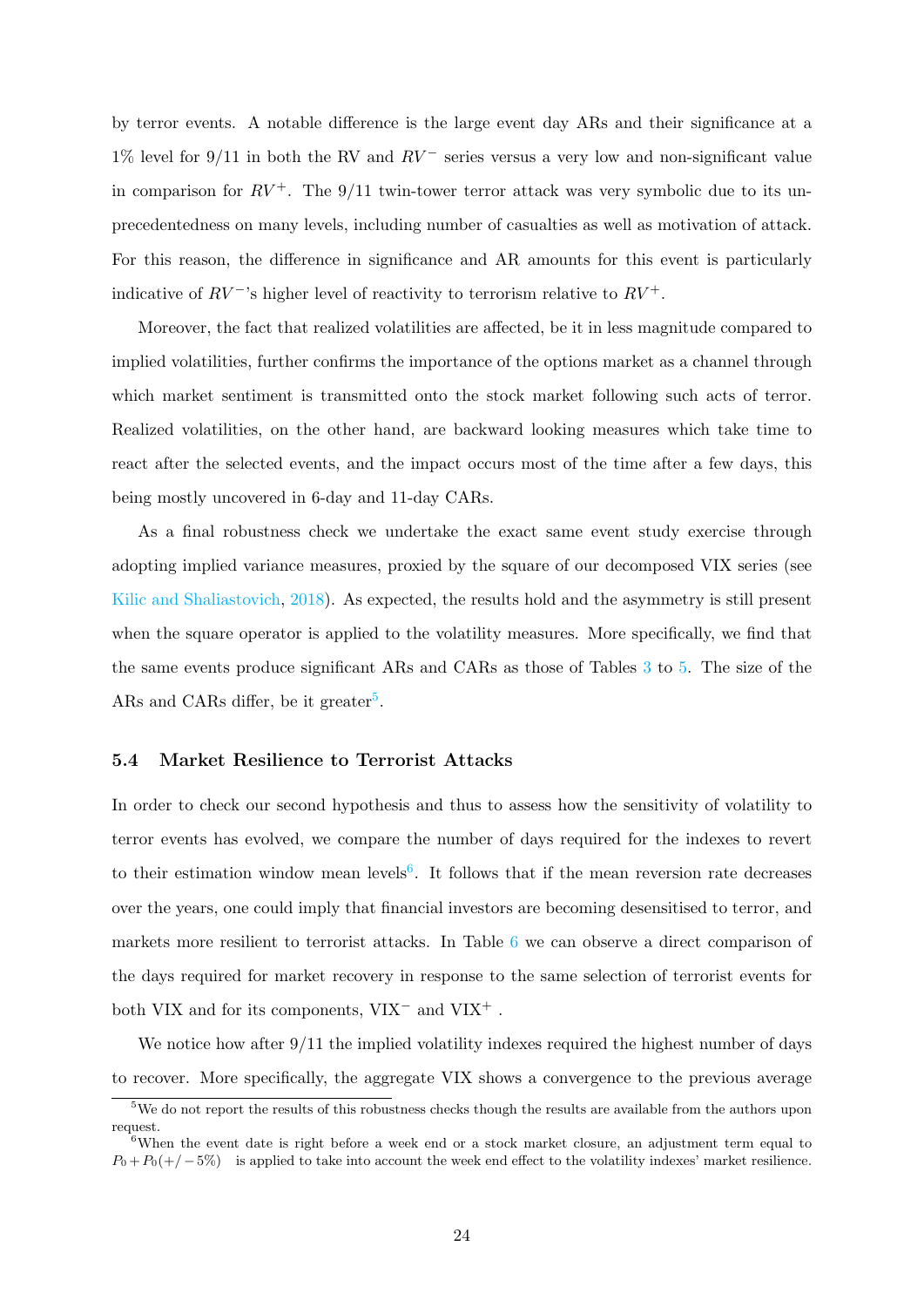| Event Date | Country        | Event Description               | VIX            | $VIX^-$  | $VIX^+$  |
|------------|----------------|---------------------------------|----------------|----------|----------|
| 17/09/2001 | United States  | Twin Towers $(9/11)$            | 71             | 104      | 45       |
| 06/11/2001 | Spain          | Madrid Bomb Explosion           | 0              | $\Omega$ | $\Omega$ |
| 17/11/2003 | South Korea    | Buan Riot                       | 5              | 5        | 2        |
| 11/03/2004 | Spain          | Madrid Tube Bombing             | 13             | 18       | 12       |
| 07/07/2005 | United Kingdom | London Tube Bombing             | 1              | 1        |          |
| 22/07/2011 | Norway         | Mass Shooting                   | 1              |          |          |
| 15/04/2013 | United States  | Boston Marathon Bombing         | 14             | 15       | 6        |
| 09/08/2013 | United Kingdom | Belfast Riot                    | 5              | 1        |          |
| 13/11/2015 | France         | Paris Attacks                   | 5              | 3        | 3        |
| 22/03/2016 | Belgium        | <b>Brussels Airport Bombing</b> | $\theta$       | $\Omega$ | 0        |
| 13/06/2016 | United States  | Orlando Nightclub Shooting      | 14             | 16       | 5        |
| 14/07/2016 | France         | Nice Driver Attack              | 0              | $\Omega$ | $\Omega$ |
| 19/12/2016 | Germany        | Berlin Driver Attack            | $\overline{0}$ | $\theta$ | 0        |
| 22/05/2017 | United Kingdom | Manchester Concert Bombing      | $\overline{0}$ | $\Omega$ | $\Omega$ |
| 05/06/2017 | United Kingdom | London Driver Attack            | $\theta$       | 4        | $\Omega$ |
| 17/08/2017 | Spain          | Barcelona Driver Attack         | 11             | 21       | 3        |
| 02/10/2017 | United States  | Las Vegas Shooting              | 0              | $\theta$ | $\Omega$ |

Table 6: VIX Indexes and Market Resilience

Notes: This table presents the market resilience to terrorist attacks for VIX , VIX<sup>−</sup> and VIX<sup>+</sup> . The days represent the number of days required for the volatility measures to converge to their estimation window average levels. The first column reports the first trading date after the terrorist attack, the second column the country of the attack, and the third column a brief event description.

level of 71 days, VIX<sup>−</sup> required more than 100 days to go back to the pre- 9/11 index level, whereas  $VIX^+$  recovered quicker taking 45 days.

The other events showing the longest recovery periods after 9/11 were the Boston marathon bombing and the Orlando nightclub shooting, both also U.S. attacks. All the other events, except for the Spain Madrid tube bombing and the Barcelona driver attack, have shown a relatively low sensitivity to the terrorist attacks in the post-event days echoing the findings of Chen and Siems (2004), who documented a consistent trend of higher resilience of the U.S. market to terror shocks. Contrary to Ilalan (2017), we believe that there is a linkage to other factors rather than simple expectation adjustments made by investors. We find that events occurring within the U.S. require a higher, though decreasing, number of days to recover from attacks than events abroad, implying that the event location has an impact on the speed of market recovery.

Interestingly however, terrorist attacks which occurred in Spain have also shown a high number of days to converge to the estimation window level. The Madrid tube bombing marked the first act of religious terrorism on civilians in a developed country since the Twin Towers, and the first religious attack of this magnitude in Europe altogether, which could very well explain the level of market disruption which we observe. Additionally, the Barcelona driver attack was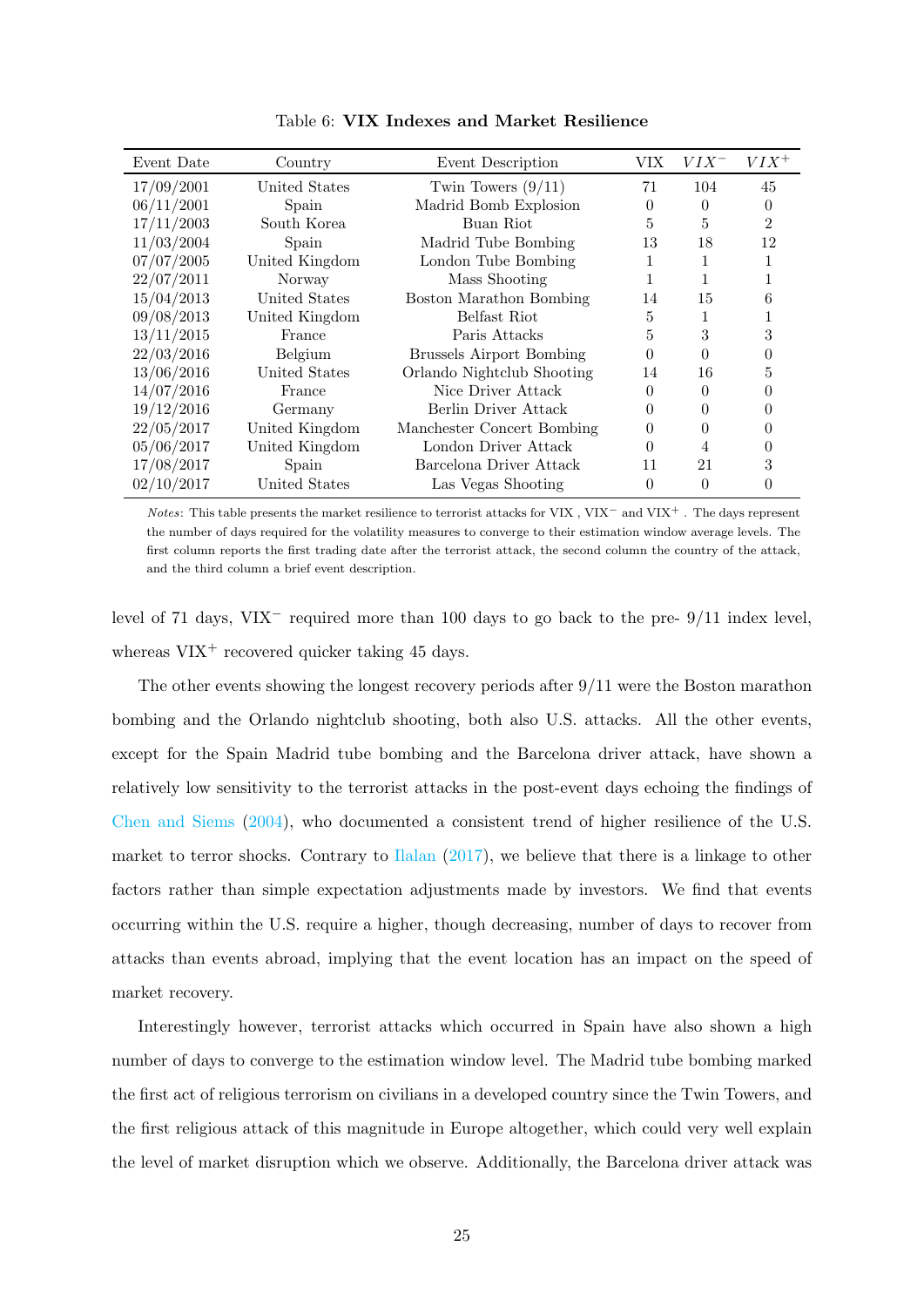the fourth of its kind in Europe in the space of a year. The context of this attack is therefore very relevant to the effect felt in the U.S. market, since, as put forward by Wisniewski (2016), politics and religion were undeniably in-differentiable at this time, heightening global tensions. Furthermore, Hon et al. (2004) found a fairly consistent strong correlation coefficient between Spanish and U.S. markets, not only in times of negative shocks, such as 9/11, but in normal times also, which reinforces the link implied by our results between these two economies.

Usually, VIX<sup>−</sup> takes a greater number of days to converge to the average compared to VIX especially when the attacks occurred on U.S. ground. However, in the Paris and Belfast attacks VIX<sup>-</sup> converged first. VIX<sup>+</sup> is found to be the implied volatility component which takes the least number of days, confirming how the calls channel is the one least impacted by terror. Overall, it does appear that as the years go by, the frequency with which markets require more than a day to recover is becoming slimmer. We find that our second hypothesis is confirmed for the majority of the most significant terrorist attacks. Furthermore, the frequency of terrorist attacks above the defined level of fatality has seen an increase over the years, with eleven out of the seventeen events concentrated in the second half of the sample period. Yet, in conjunction with this observation, the level of VIX variation became far smaller towards the end of the period, a time when terrorism became more recurrent. This increased stability in the fear index could very well be a sign of a greater desensitisation of the U.S. financial markets to terror.

Finally, with respect to the realized volatility measures, overall we find that RVs take less days to return to their estimation window mean levels. For example, VIX required 71 days to bounce back after 9/11, while RVs only took 53 days. Interestingly, RVs do not exhibit pronounced sensitivity to the same events as the VIX indexes. For example, RVs require 0 days to reach their pre event mean for the Orlando Nightclub shooting in 2016, versus values of up to 16 days for the VIX indexes. While RVs exhibit a less sensitive behaviour than VIX , we still observe the same trend of desensitisation over our 17 year study.

#### 6 Conclusion

This paper explores the effects of terrorism on implied volatility in the U.S. financial market via an event study methodology in order to shed new light on the asymmetric impact of terrorist attacks. We attempt to identify the main channel through which terrorist activities impact upon implied volatility by decomposing VIX into its positive and negative components,  $VIX^+$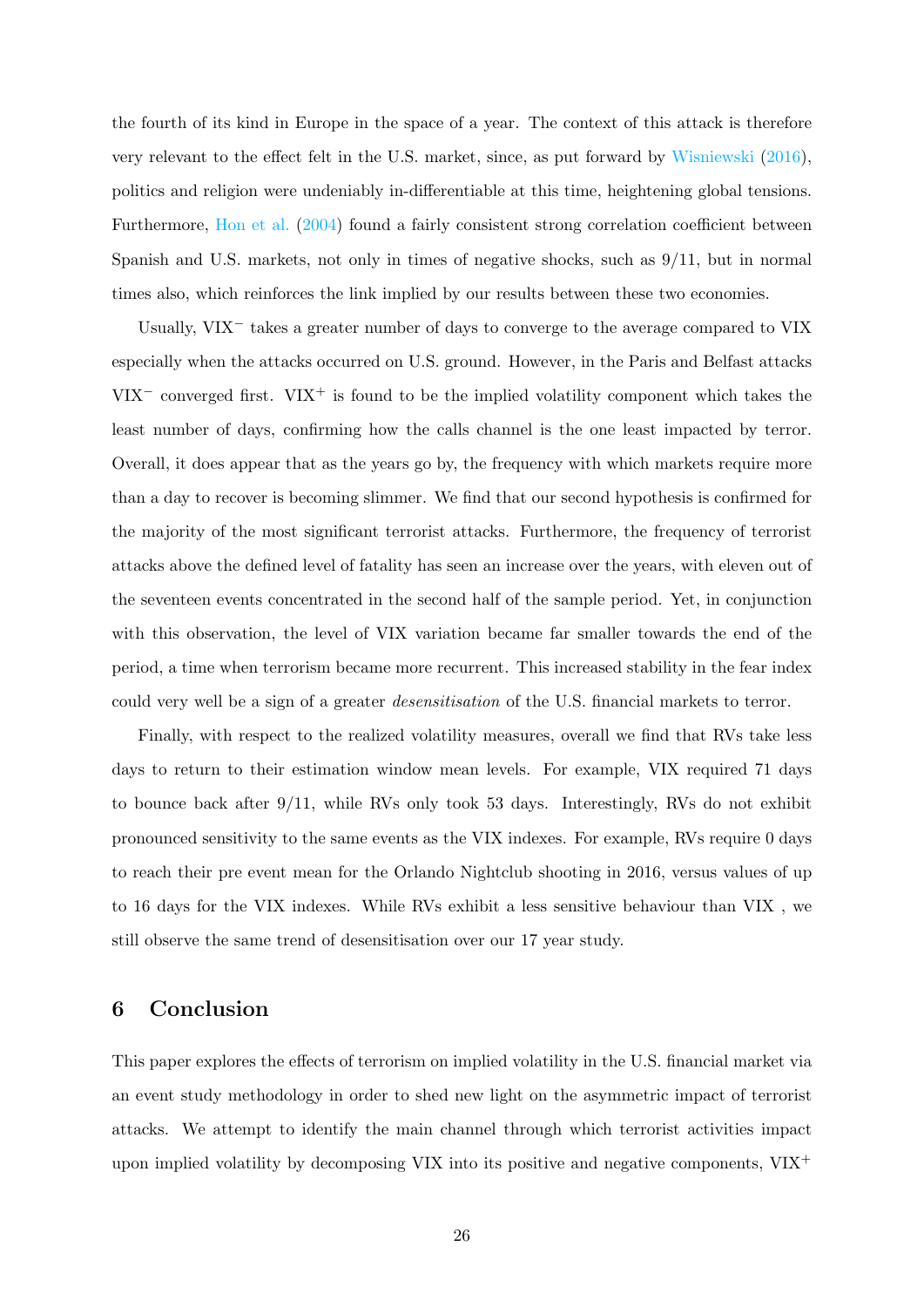and VIX<sup>−</sup> , extracted only from call and put options respectively.

We find evidence of a greater impact of terror detected for the puts component (VIX<sup>−</sup> ). Terror events occurring within the U.S. appear to impact similarly on both VIX and VIX<sup>−</sup>, however international terrorist attacks impact more, through the puts channel, on the negative volatility index, VIX<sup>−</sup> . We show that VIX and VIX<sup>−</sup> have divergent initial reactions to terror attacks, as shows by event day ARs, which can reveal a great deal regarding the contrasts in investor behaviour in the U.S. Our findings also show that  $VIX^{+}$ , extracted only from calls, appears to be the component least affected by terrorist attacks.

A robustness check adopting decomposed realized volatilities is also performed. We find that the asymmetric impact of acts of terror on  $RV^-$  is more pronounced compared to the aggregate RV and, especially  $RV^+$ . Overall RVs are less impacted by terrorist attacks compared to implied volatilities, emphasizing the importance of the options market as a main channel through which market sentiment, mainly investors' fear, is transmitted onto VIX indexes, mainly onto VIX<sup>−</sup> extracted from put options.

Additionally, inferences have been made regarding the resilience of the implied volatility indexes. We show that  $VIX^-$  is the implied volatility component which presents less market resilience compared to VIX and VIX<sup>+</sup>. Discrepancies are detected with respect to the behaviour of the two VIX components in response to same terrorist events.

The value of VIX as a tradeable asset has traditionally been associated with hedging, or more recently as a response to trends and market shocks. This is the first study, to the best of our knowledge, which begins to assess the varying and asymmetric impact of terrorist attacks on different options portfolios, calls and puts, constituting the VIX index.

Future research should be conducted in this area to further explore the potential to utilize the volatility indexes as speculative tools in response to global terrorism, namely by exploiting differences in derivative returns between the different options (calls and puts) portfolios. The potential to further specify the conditions under which such directional and asymmetric bets could be systematically successful, for example, in terms of specific criteria belonging to any terror event, could in turn provide some sort of prediction as to what can be expected of market volatility following any event in question. A better understanding of the impact of specific acts of terror on different options types might represent an efficient tool in order to reduce the costs of terrorism, reduce the impact on the stock market and the potential market sentiment contagion.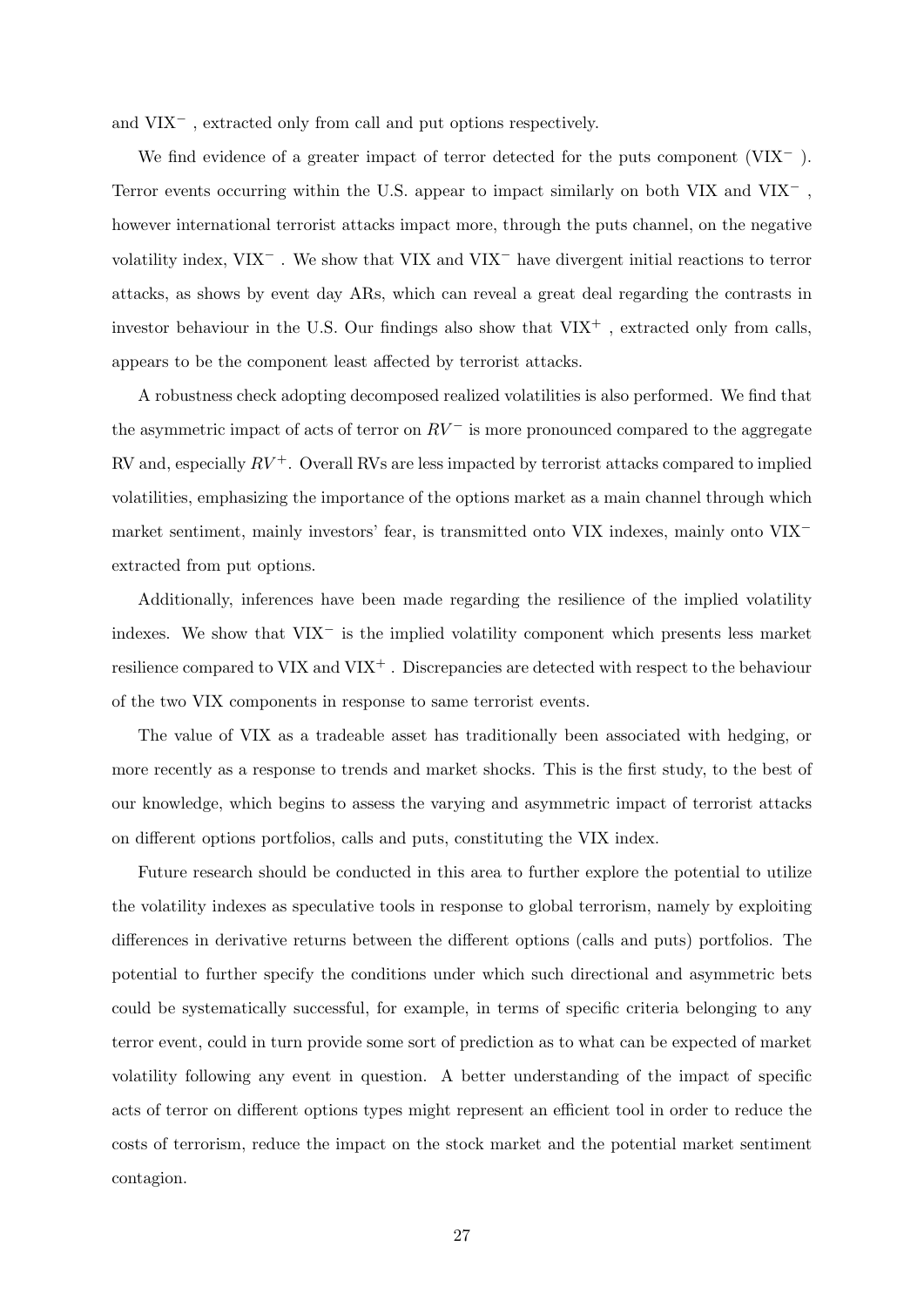#### Acknowledgements:

We would like to express our gratitude to an anonymous referee for the extremely helpful comments which have most certainly improved the paper. The support of the Economic and Social Research Council (ESRC) in funding the Systemic Risk Centre is gratefully acknowledged [grant number ES/K002309/1].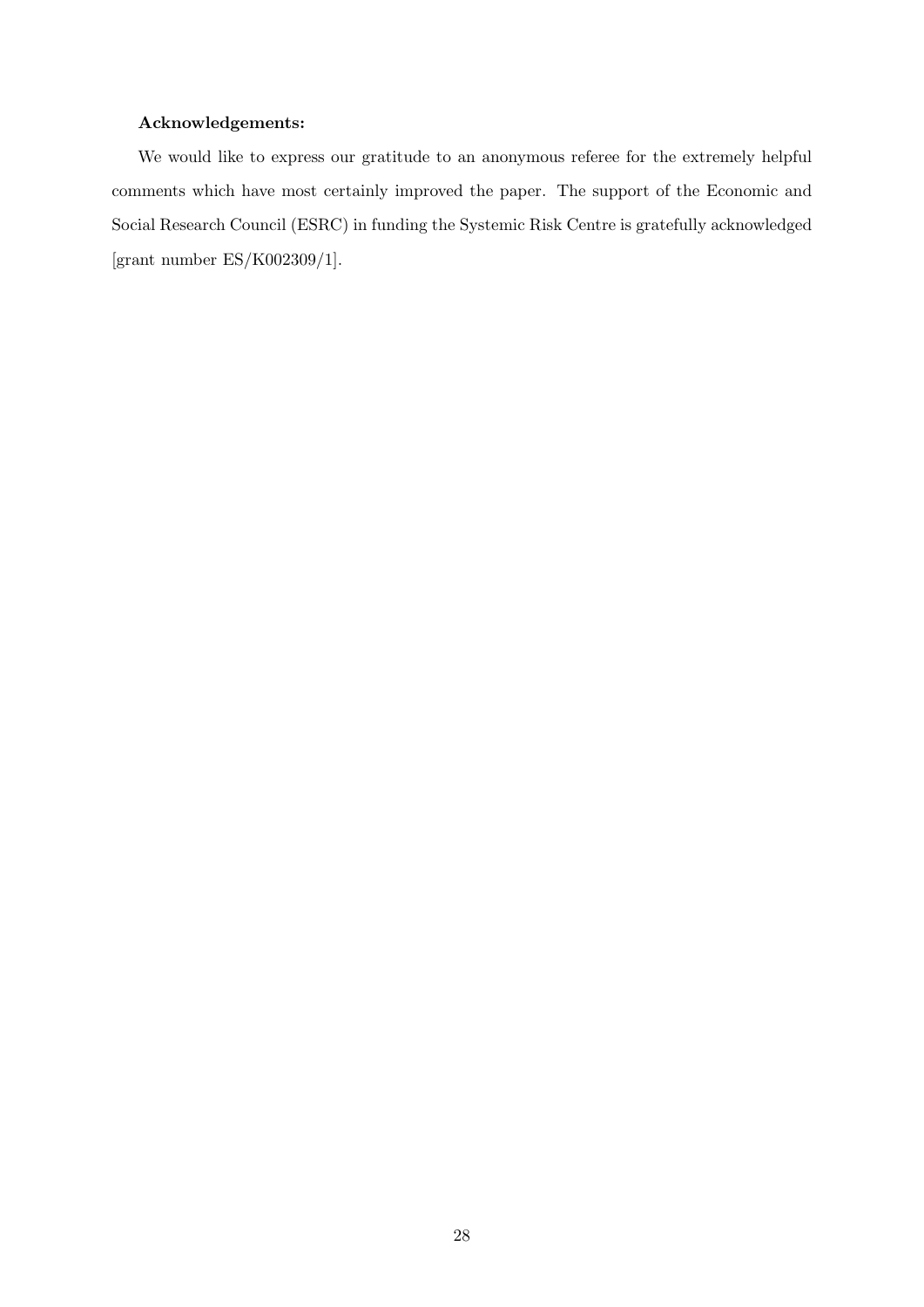### References

- Abadie, A. and J. Gardeazabal (2003). The economic costs of conflict: A case study of the Basque Country. American Economic Review 93 (1), 113–132.
- Arin, K. P., D. Ciferri, and N. Spagnolo (2008). The price of terror: The effects of terrorism on stock market returns and volatility. Economics Letters 101 (3), 164–167.
- Bakshi, G., N. Kapadia, and D. Madan (2003). Stock return characteristics, skew laws, and the differential pricing of individual equity options. Review of Financial Studies  $16(1)$ , 101–143.
- Barndorff-Nielsen, O., S. Kinnebrock, and N. Shephard (2010). Measuring downside risk realised semivariance. Volatility and Time Series Econometrics: Essays in Honor of Robert F. Engle.
- Barry Johnston, R. and O. M. Nedelescu (2006). The impact of terrorism on financial markets. Journal of Financial Crime 13 (1), 7–25.
- Becker, G. S., Y. Rubinstein, et al. (2004). Fear and the response to terrorism: an economic analysis. University of Chicago, Department of Economics. Working Paper, 93.
- Bekaert, G., C. R. Harvey, C. T. Lundblad, and S. Siegel (2014). Political risk spreads. Journal of International Business Studies 45 (4), 471–493.
- Bevilacqua, M., D. Morelli, and R. Tunaru (2019). The determinants of the model-free positive and negative volatilities. Journal of International Money and Finance 92, 1–24.
- Białkowski, J., K. Gottschalk, and T. P. Wisniewski (2008). Stock market volatility around national elections. Journal of Banking & Finance 32(9), 1941–1953.
- Blomberg, S. B., G. D. Hess, and A. Orphanides (2004). The macroeconomic consequences of terrorism. Journal of Monetary Economics 51 (5), 1007–1032.
- Bollen, N. P. and R. E. Whaley (2004). Does net buying pressure affect the shape of implied volatility functions? Journal of Finance  $59(2)$ , 711–753.
- Bollerslev, T., V. Todorov, and L. Xu (2015). Tail risk premia and return predictability. Journal of Financial Economics  $118(1)$ , 113-134.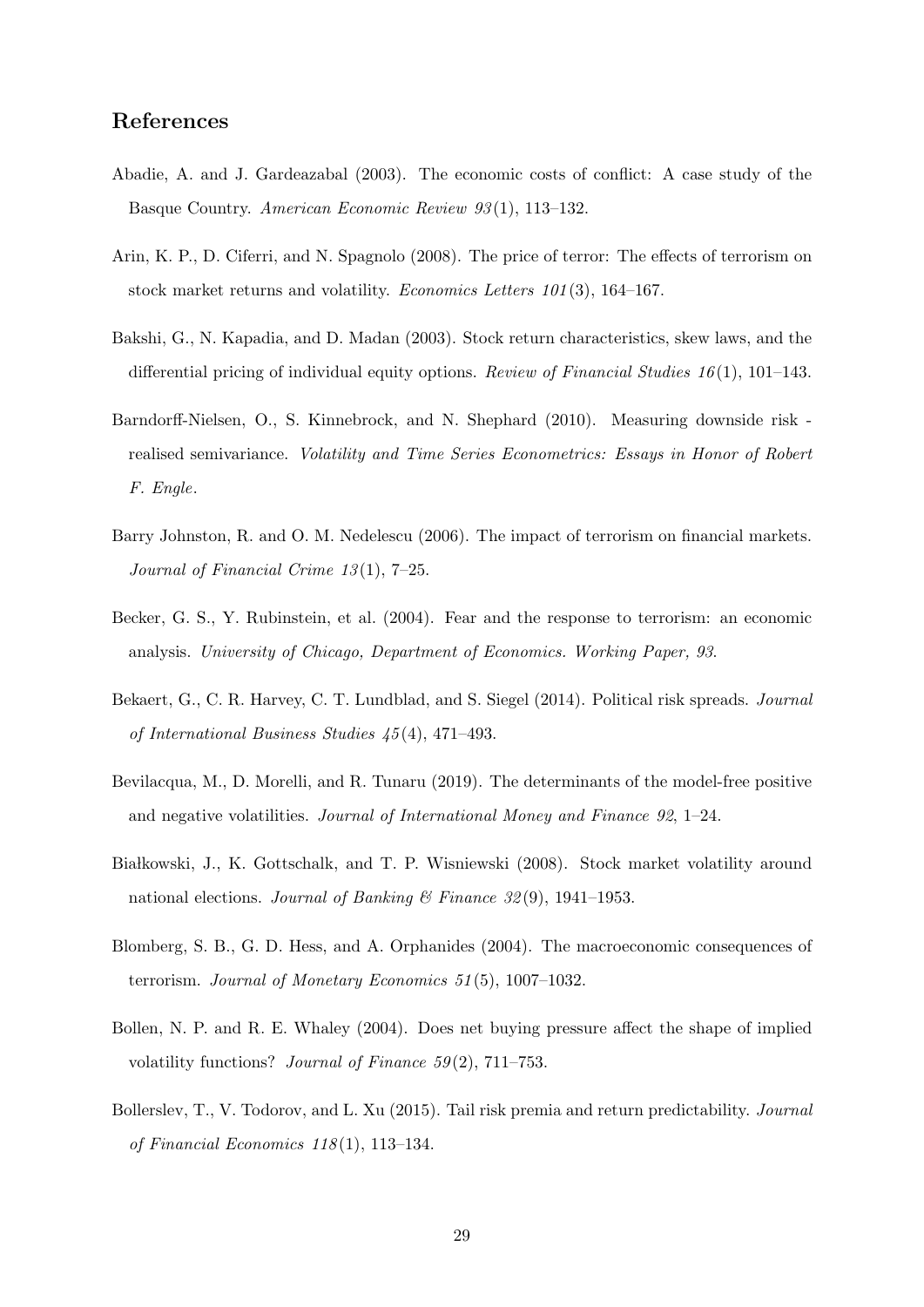- Bondarenko, O. (2014). Why are put options so expensive? Quarterly Journal of Finance  $\lambda(03)$ , 1450015.
- Brown, S. J. and J. B. Warner (1985). Using daily stock returns: The case of event studies. Journal of Financial Economics  $14(1)$ , 3-31.
- Buraschi, A. and A. Jiltsov (2006). Model uncertainty and option markets with heterogeneous beliefs. Journal of Finance  $61(6)$ , 2841–2897.
- Burch, T. R., D. R. Emery, and M. E. Fuerst (2016). Who moves markets in a sudden marketwide crisis? evidence from  $9/11$ . Journal of Financial and Quantitative Analysis  $51(2)$ , 463–487.
- CBOE (2009). The CBOE volatility index- VIX, White Paper.
- Chen, A. H. and T. F. Siems (2004). The effects of terrorism on global capital markets. European Journal of Political Economy 20, 349–366.
- Chesney, M., G. Reshetar, and M. Karaman (2011). The impact of terrorism on financial markets: An empirical study. Journal of Banking & Finance  $35(2)$ , 253–267.
- Corbet, S., C. Gurdgiev, and A. Meegan (2018). Long-term stock market volatility and the influence of terrorist attacks in Europe. Quarterly Review of Economics and Finance 68, 118–131.
- Dennis, P. and S. Mayhew (2002). Risk-neutral skewness: Evidence from stock options. Journal of Financial and Quantitative Analysis 37, 471–493.
- Drakos, K. (2010). Terrorism activity, investor sentiment, and stock returns. Review of Financial Economics  $19(3)$ , 128-135.
- Eckstein, Z. and D. Tsiddon (2004). Macroeconomic consequences of terror: theory and the case of Israel. Journal of Monetary Economics 51 (5), 971–1002.
- Eldor, R. and R. Melnick (2004). Financial markets and terrorism. European Journal of Political Economy 20(2), 367-386.
- Enders, W., T. Sandier, and J. Cauley (1990). UN conventions, technology and retaliation in the fight against terrorism: An econometric evaluation. Terrorism and Political Violence  $2(1)$ , 83–105.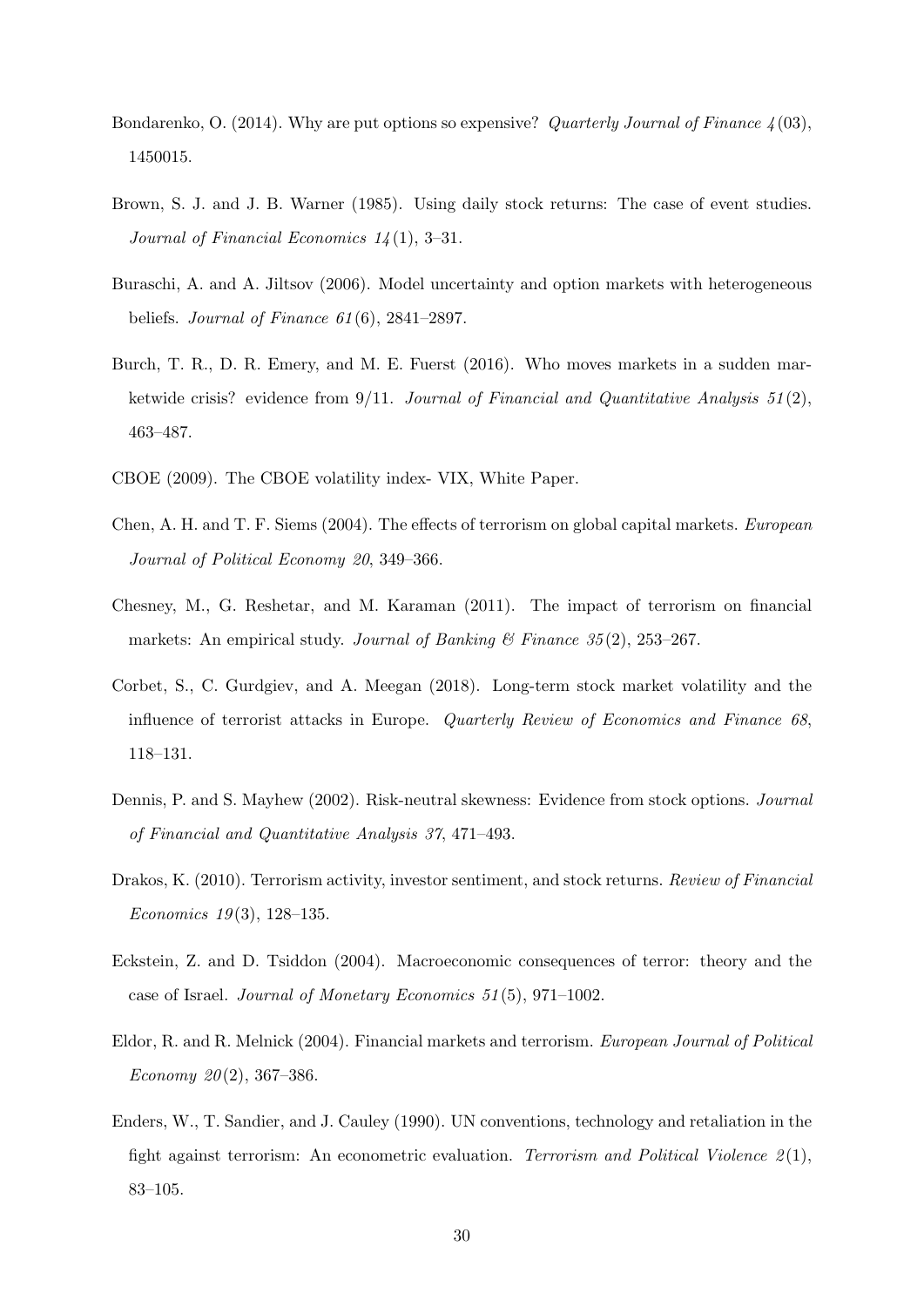- Essaddam, N. and J. M. Karagianis (2014). Terrorism, country attributes, and the volatility of stock returns. Research in International Business and Finance 31, 87–100.
- Feunou, B., M. R. Jahan-Parvar, and C. Okou (2017). Downside variance risk premium. Journal of Financial Econometrics 16 (3), 341–383.
- Fu, X., M. Sandri, and M. B. Shackleton (2016). Asymmetric effects of volatility risk on stock returns: evidence from VIX and VIX futures. Journal of Futures Markets 36 (11), 1029–1056.
- Ginges, J. (1997). Deterring the terrorist: A psychological evaluation of different strategies for deterring terrorism. Terrorism and Political Violence  $9(1)$ , 170–185.
- Goel, S., S. Cagle, and H. Shawky (2017). How vulnerable are international financial markets to terrorism? An empirical study based on terrorist incidents worldwide. Journal of Financial Stability 33, 120–132.
- Gulley, O. D. and J. Sultan (2009). Risk premium, volatility, and terrorism: new evidence. The Impact of 9/11 on Business and Economics. Springer.
- Han, B. (2008). Investor sentiment and option prices. Review of Financial Studies 21(1), 387–414.
- Hon, M. T., J. Strauss, and S.-K. Yong (2004). Contagion in financial markets after September 11: myth or reality? Journal of Financial Research 27 (1), 95–114.
- Ilalan, D. (2017). How stock markets become desensitized to terror. Journal of Financial Crime  $24(4)$ , 704–711.
- Kaplanski, G. and H. Levy (2010). Sentiment and stock prices: The case of aviation disasters. Journal of Financial Economics 95 (2), 174–201.
- Karolyi, G. A. and R. Martell (2010). Terrorism and the stock market. International Review of Applied Financial Issues  $\mathcal{B}$  Economics 2(2).
- Kilic, M. and I. Shaliastovich (2018). Good and bad variance premia and expected returns. Management Science 65 (6), 2522–2544.
- Kollias, C., S. Papadamou, and A. Stagiannis (2011). Terrorism and capital markets: The effects of the Madrid and London bomb attacks. International Review of Economics  $\mathcal{C}$  Finance  $20(4)$ , 532–541.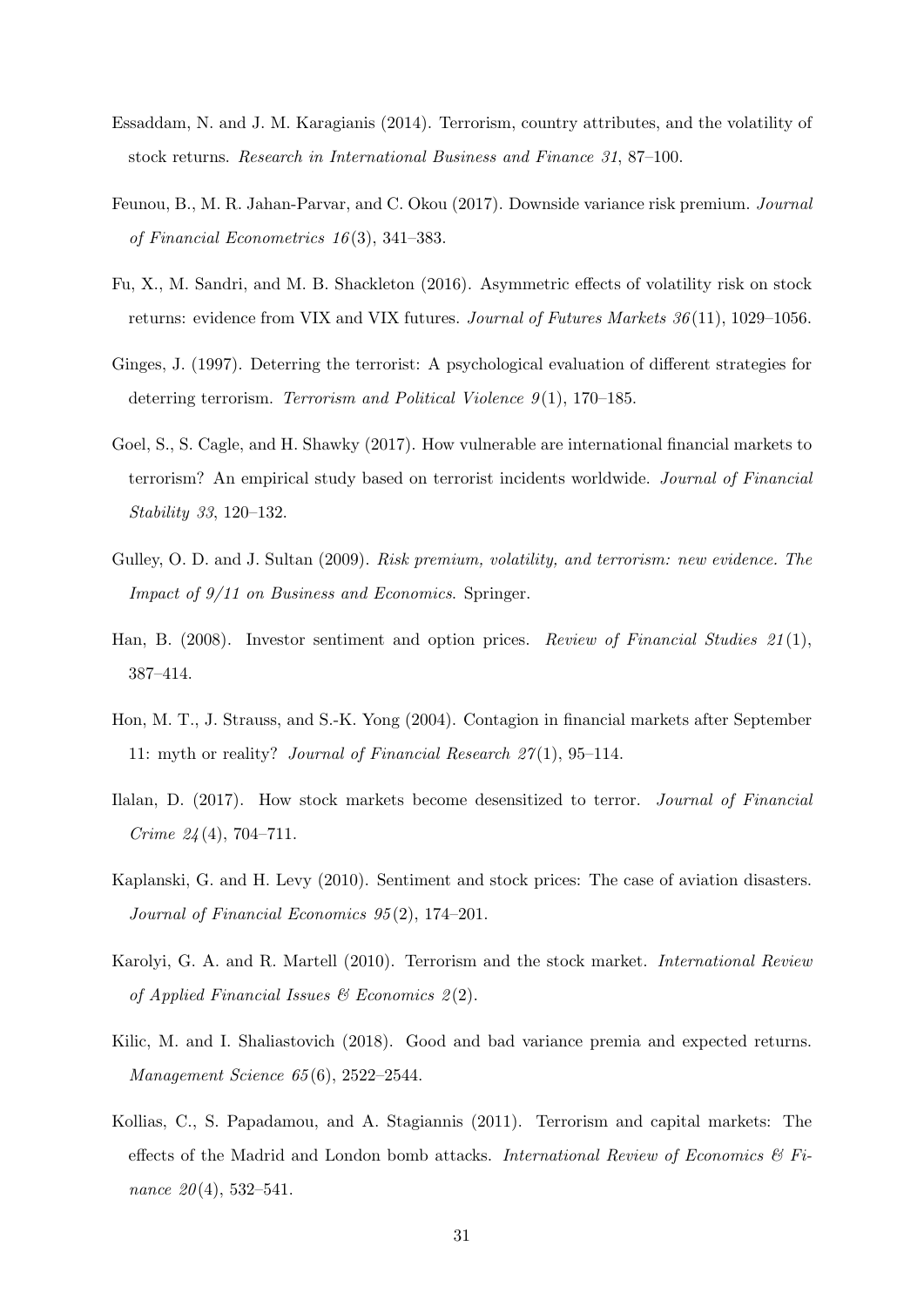- Kumar, S. and J. Liu (2013). Impact of terrorism on international stock markets. Journal of Applied Business and Economics 14 (4), 42–60.
- Malmendier, U. and S. Nagel (2011). Depression babies: do macroeconomic experiences affect risk taking? Quarterly Journal of Economics 126 (1), 373–416.
- Mnasri, A. and S. Nechi (2016). Impact of terrorist attacks on stock market volatility in emerging markets. Emerging Markets Review 28, 184–202.
- Narayan, S., T.-H. Le, and S. Sriananthakumar (2018). The influence of terrorism risk on stock market integration: Evidence from eight OECD countries. International Review of Financial Analysis 58, 247–259.
- Nikkinen, J., M. M. Omran, P. Sahlström, and J. Äijö (2008). Stock returns and volatility following the September 11 attacks: Evidence from 53 equity markets. International Review of Financial Analysis  $17(1)$ , 27-46.
- Nikkinen, J. and S. Vähämaa (2010). Terrorism and stock market sentiment. Financial Review  $\frac{45(2)}{263-275}$ .
- Papakyriakou, P., A. Sakkas, and Z. Taoushianis (2019). The impact of terrorist attacks in G7 countries on international stock markets and the role of investor sentiment. *Journal of* International Financial Markets, Institutions and Money.
- Poteshman, A. M. (2006). Unusual option market activity and the terrorist attacks of September 11, 2001. Journal of Business 79 (4), 1703–1726.
- Segal, G., I. Shaliastovich, and A. Yaron (2015). Good and bad uncertainty: Macroeconomic and financial market implications. Journal of Financial Economics  $117(2)$ , 369–397.
- Sönmez, S. F., Y. Apostolopoulos, and P. Tarlow (1999). Tourism in crisis: Managing the effects of terrorism. Journal of Travel Research 38 (1), 13–18.
- Whaley, R. E. (2009). Understanding the VIX. The Journal of Portfolio Management 35(3), 98–105.
- Wisniewski, T. P. (2016). Is there a link between politics and stock returns? A literature survey. International Review of Financial Analysis 47, 15–23.